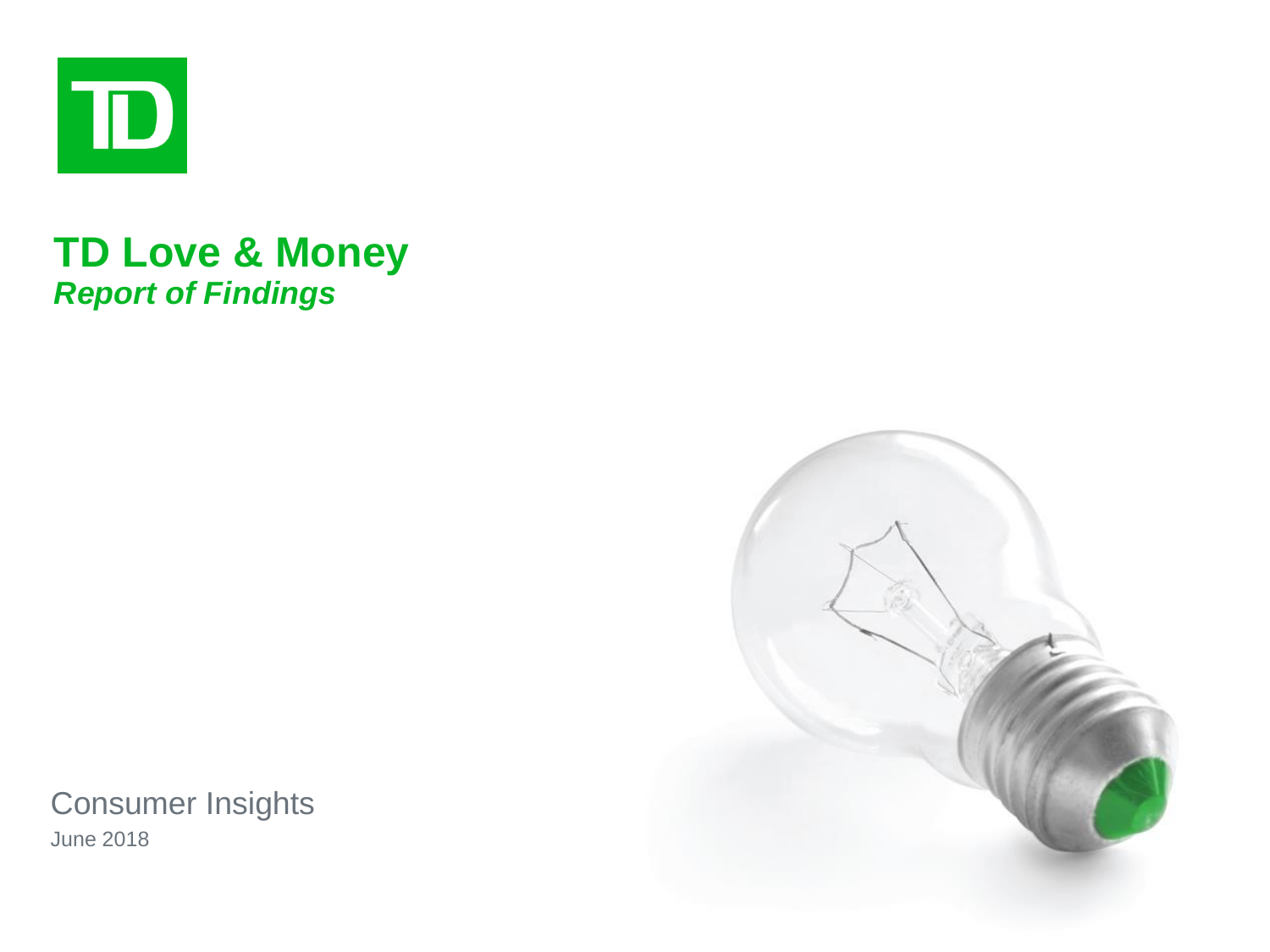### **Background, Objectives, & Methodology**



#### **Background & Objectives**

TD Bank conducted a survey focused on Couples & Money to guide press and marketing strategies. Survey topics include how often couples talk about money, how often they argue about money, along with their savings and spending habits.

#### **Methodology**

We conducted an online survey with 1749 respondents (1522 married/in a committed relationship; 227 divorcees). The national sample size of 1749 has a margin of error of +/- 2.3%.

Qualifying respondents were over 18 years of age, live in the U.S, and are in a relationship (not single) or divorced.

The survey fielded from June 14, 2017 to June 22, 2018. Survey was 12 minutes in length and fielded in English only.

### **Reporting**

This report presents the findings in summary charts and tables. The statistical cross-tabulations are reported under a separate cover.

Significance is tested at 95% confidence interval and is represented by boxes:

- Significantly higher: $\Box$
- Significantly lower: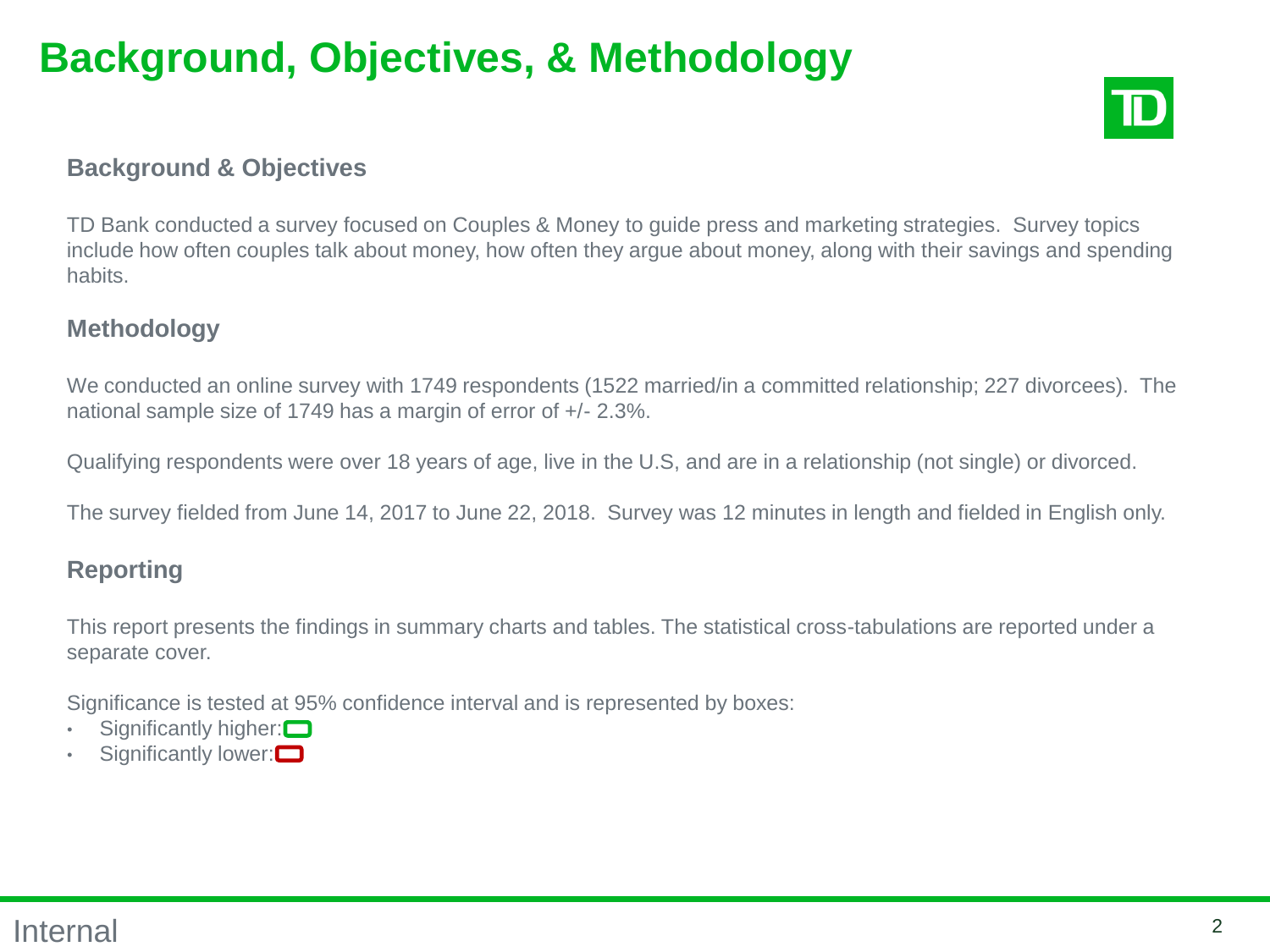

# **Detailed Findings**

Respondents In Relationships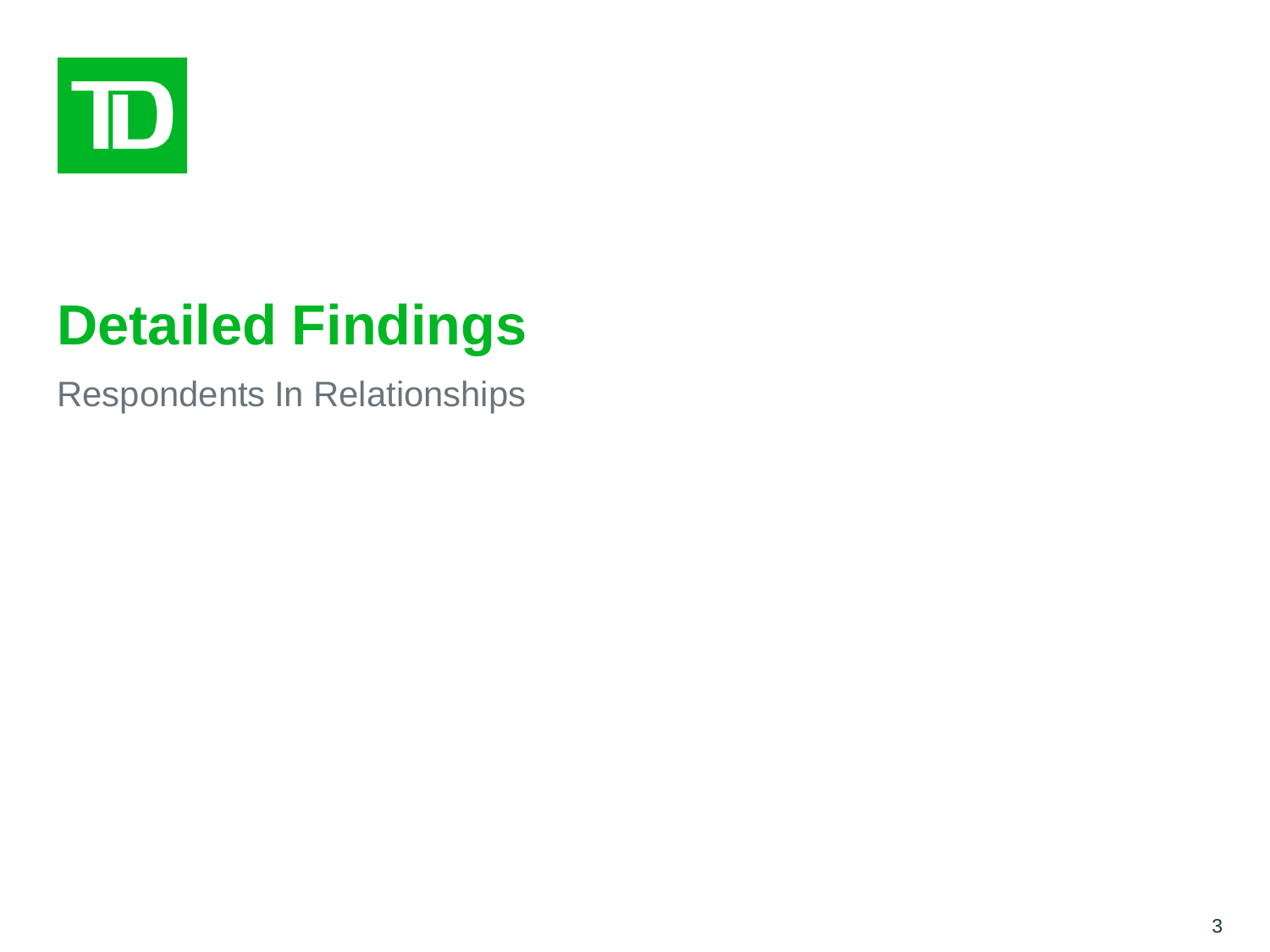### **Relationship Status**

#### *Relationship Status*

• Nearly 9-in-10 who are in a relationship are married/committed (80%).



#### *Primary Breadwinner*

• Nearly half cite themselves as the primary breadwinner. Perceptions are similar across generations.



|  | Male Female 18-34 35-54 55+ NYC BOS Phila |  |  |  |
|--|-------------------------------------------|--|--|--|
|  | 15% 55% 37% 34% 33% 18% 37% 31%           |  |  |  |
|  | 68% 23% 47% 47% 45% 64% 42% 47%           |  |  |  |
|  | 17% 23% 17% 19% 22% 18% 21% 21%           |  |  |  |

Q1. What is your current relationship status?

Q2C. When it comes to household income, who was the primary breadwinner?

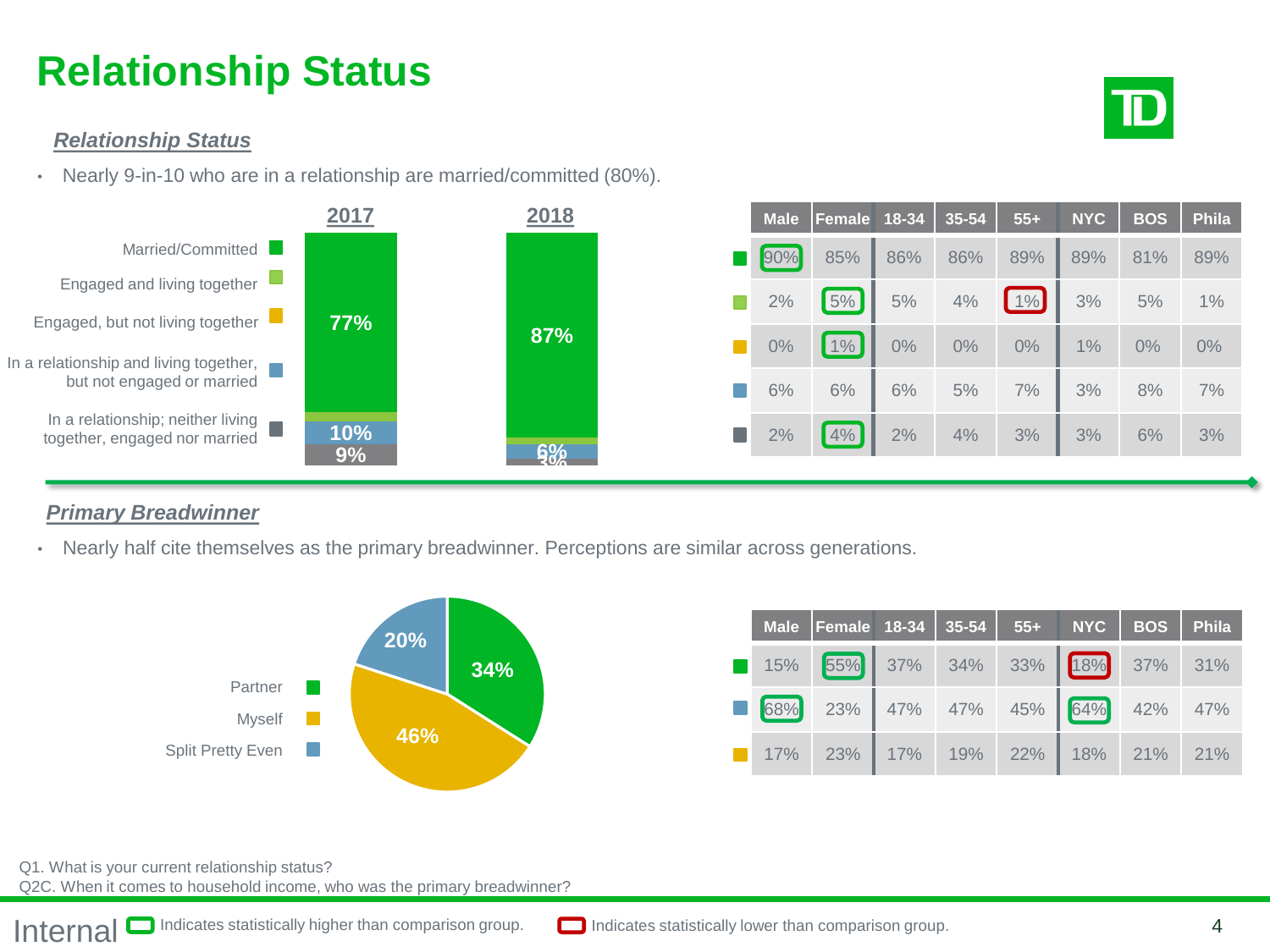### **Happiness & Romance**

#### *Relationship Happiness*

• Nearly 8-in-10 report that they are extremely or very happy with their relationship (78%) – up from this time last year! Happiness is more likely to be reported among Males (82%) and Millennials (87%).



#### *Satisfaction with Romance/Intimacy*

• 61% are satisfied with the level of romance/intimacy in their relationship – higher among Males and Millennials.





Internal Indicates statistically higher than comparison group. **Indicates statistically lower than comparison group.**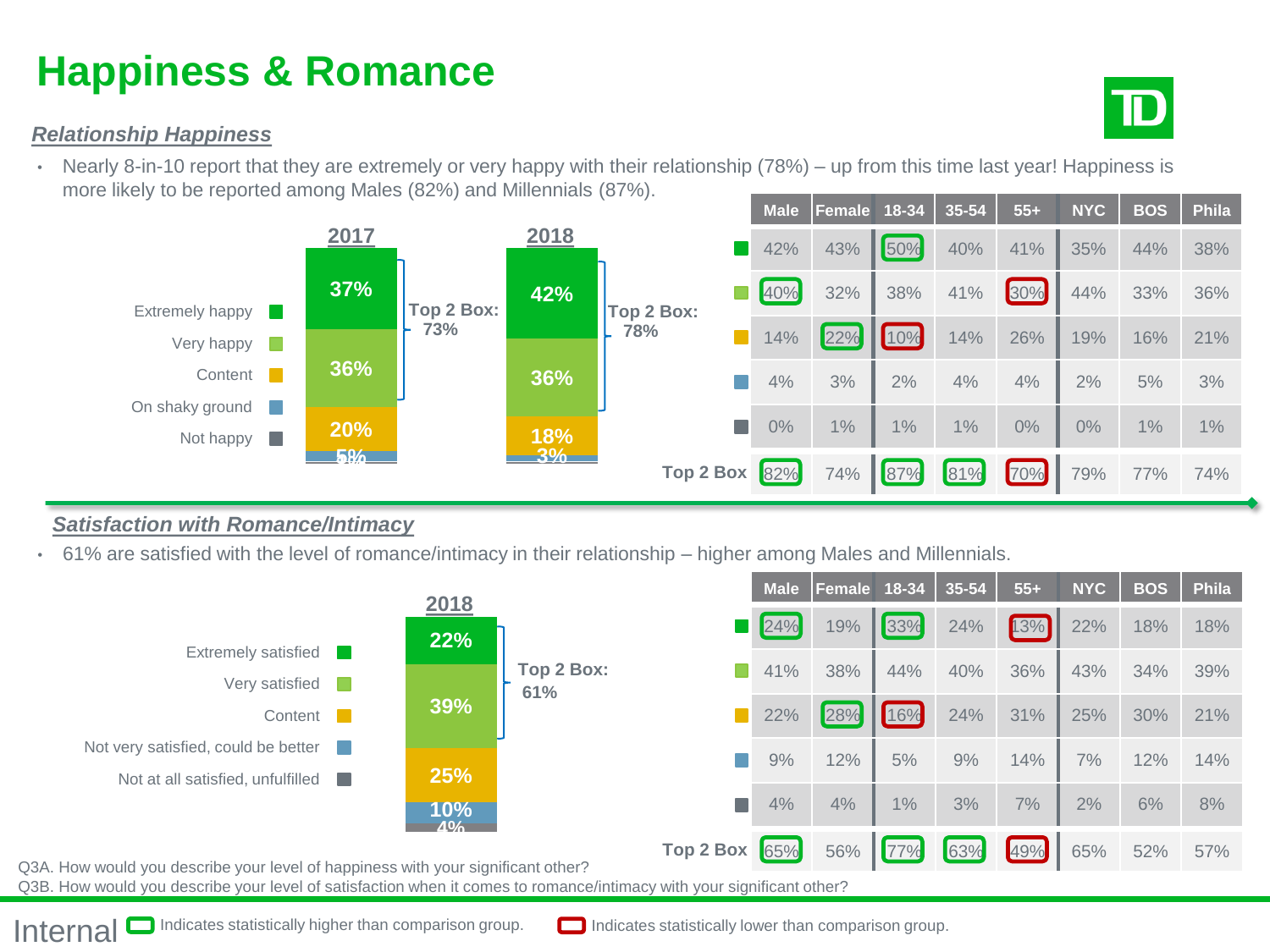### **Talking About Money**

#### *Talk About Money*



• 6-in-10 talk about money with their significant other at least once a week (60%). Millennials talk more, nearly all (97%) discuss money at least o month.



| ╯<br>nce a         | <b>Male</b> | <b>Female</b> | $18 - 34$ | 35-54 | $55+$ | <b>NYC</b> | <b>BOS</b> | <b>Phila</b> |
|--------------------|-------------|---------------|-----------|-------|-------|------------|------------|--------------|
|                    | 19%         | 19%           | 35%       | 19%   | 10%   | 24%        | 6%         | 15%          |
|                    | 41%         | 41%           | 39%       | 46%   | 35%   | 37%        | 51%        | 40%          |
|                    | 17%         | 17%           | 12%       | 17%   | 20%   | 17%        | 17%        | 15%          |
|                    | 13%         | 10%           | 10%       | 11%   | 13%   | 11%        | 10%        | 15%          |
|                    | 6%          | 5%            | $1\%$     | 4%    | 10%   | 6%         | 7%         | 6%           |
| $\frac{9}{6}$      | 1%          | $0\%$         | 1%        | $0\%$ | 1%    |            |            | 1%           |
|                    | 3%          | 5%            | 1%        | 2%    | 8%    | 4%         | 8%         | 5%           |
|                    | 1%          | 2%            | $0\%$     | $0\%$ | 3%    | 1%         | 2%         | 2%           |
| <b>ET: Weekly</b>  |             |               |           |       |       |            |            |              |
|                    | 60%         | 60%           | 75%       | 66%   | 44%   | 61%        | 57%        | 56%          |
| <b>ET: Monthly</b> | 89%         | 88%           | 97%       | 93%   | 78%   | 89%        | 84%        | 86%          |

#### *Argue About Money*

• 19% argue about money weekly and 33% argue about money at least monthly. Males believe they argue more than Females (perhaps a different definition of "argue"!)



Q4. How often do you talk about money with your significant other? Q5. How often do you argue about money with your significant other?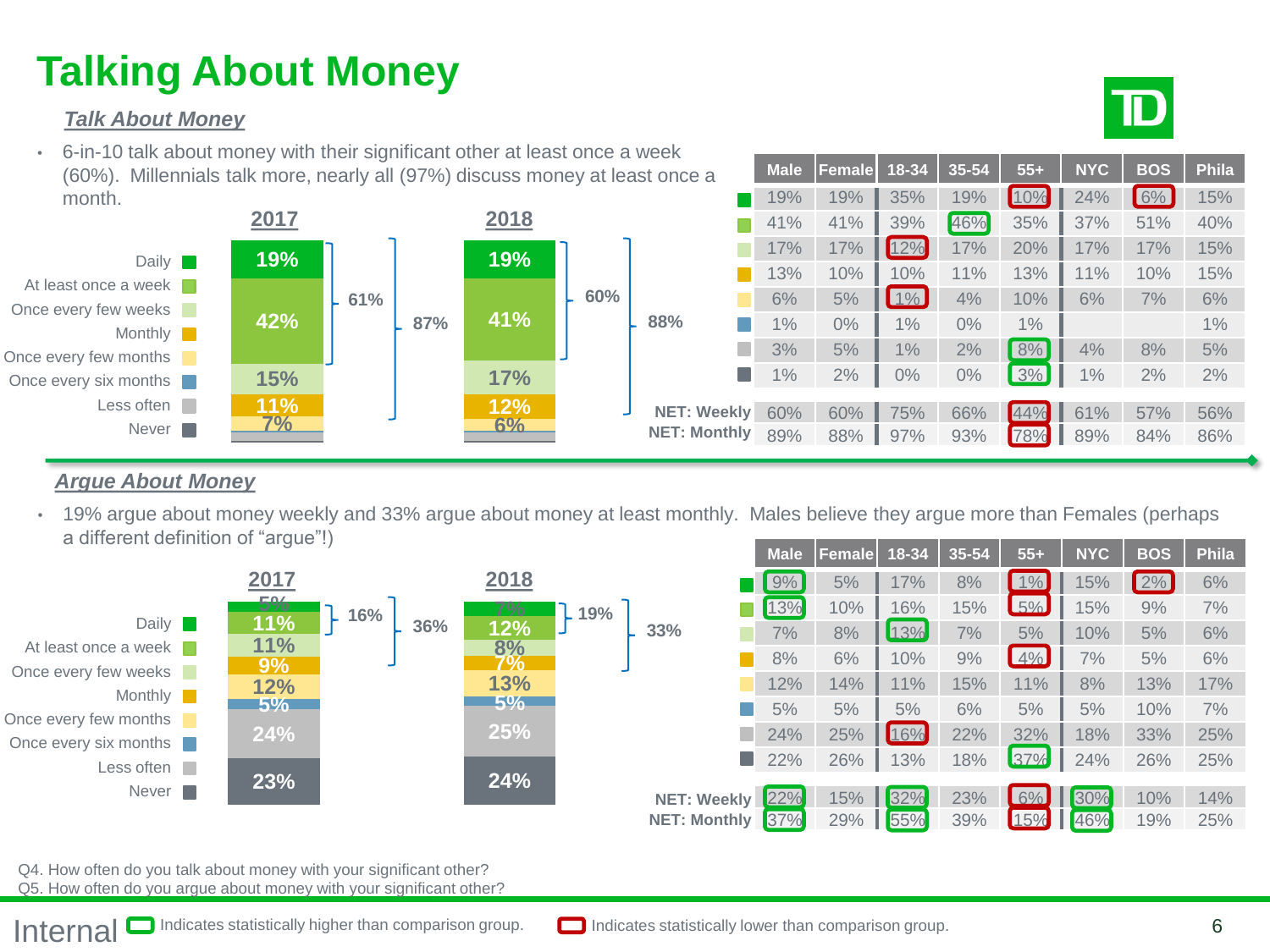# **Talking About Money (Cont'd)**



#### *First Discuss Money*

• Nearly half (45%) discussed money within the first 3 months of their relationship.



#### *Comfort Level Talking About Money*

• Nearly 8-in-10 are comfortable talking about money with their partner (80%); Millennials (90%) tend to be more comfortable talking about money.



| <b>Male</b> |                                                                                 |  |                             |                      | <b>BOS</b> | <b>Phila</b> |
|-------------|---------------------------------------------------------------------------------|--|-----------------------------|----------------------|------------|--------------|
|             | 49% 54% 54% 51% 49% 51% 48%                                                     |  |                             |                      |            | 45%          |
| 31%         |                                                                                 |  | 26% 35% 26% 29% 34% 28% 31% |                      |            |              |
|             | $\begin{array}{ c c c c c } \hline \textbf{1} & 16\% & 14\% \hline \end{array}$ |  | 7% 17% 16% 12% 20%          |                      |            | 18%          |
|             | 4% 5% 2% 5% 5%                                                                  |  |                             | $\frac{2\%}{2\%}$ 2% |            | 3%           |
|             | 1% 1% 1% 1% 1% 1% 1% 1%                                                         |  |                             |                      |            | 3%           |
|             |                                                                                 |  |                             |                      |            |              |
|             | <b>2 Box</b> 80% 80% 90% 78% 77% 85% 77% 76%                                    |  |                             |                      |            |              |
|             |                                                                                 |  |                             |                      |            |              |

Q6. How early in your relationship did you first discuss money? Q7. How comfortable are you taking about money with your partner? **Top**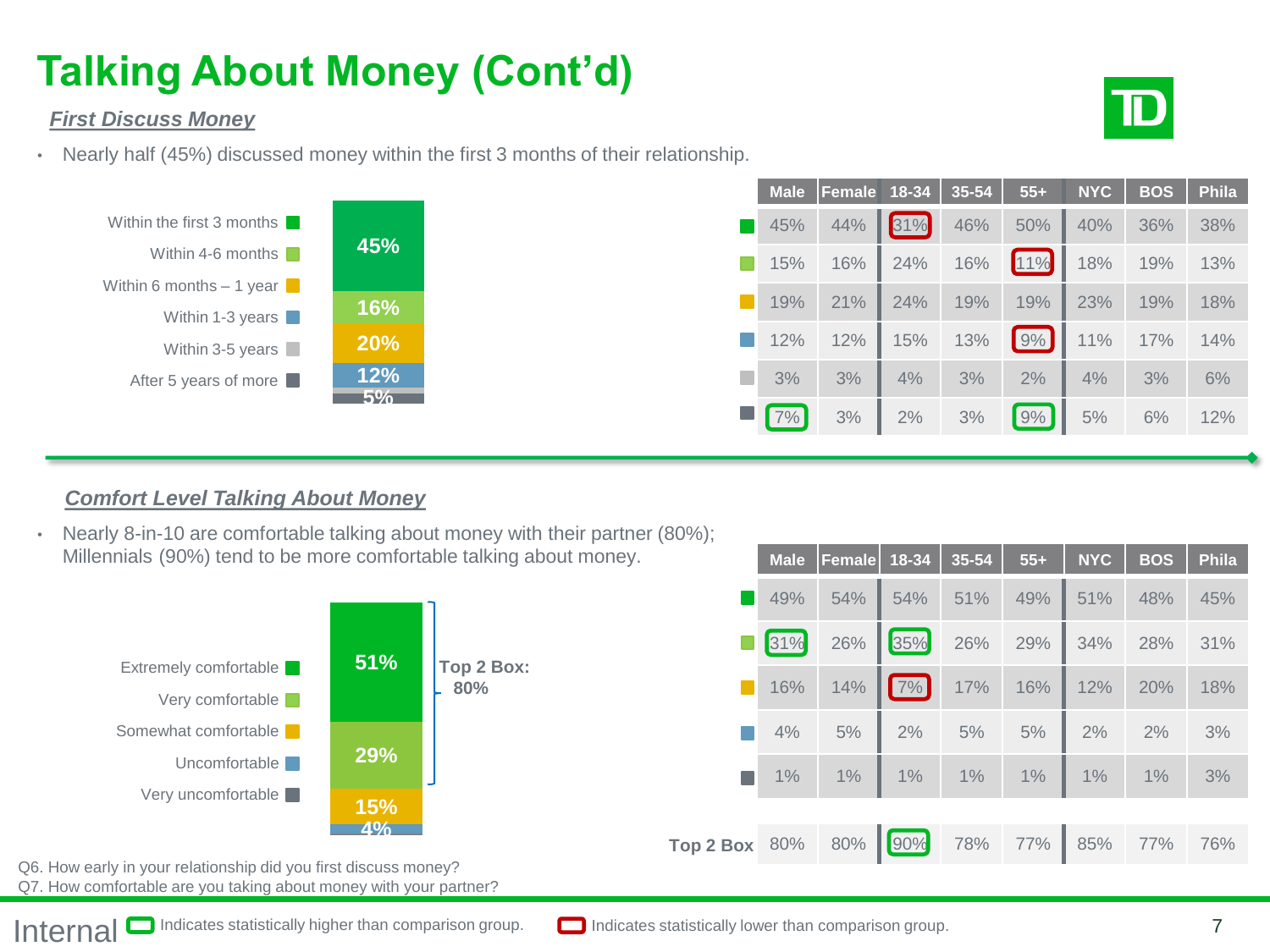# **Why Talk About Money?**



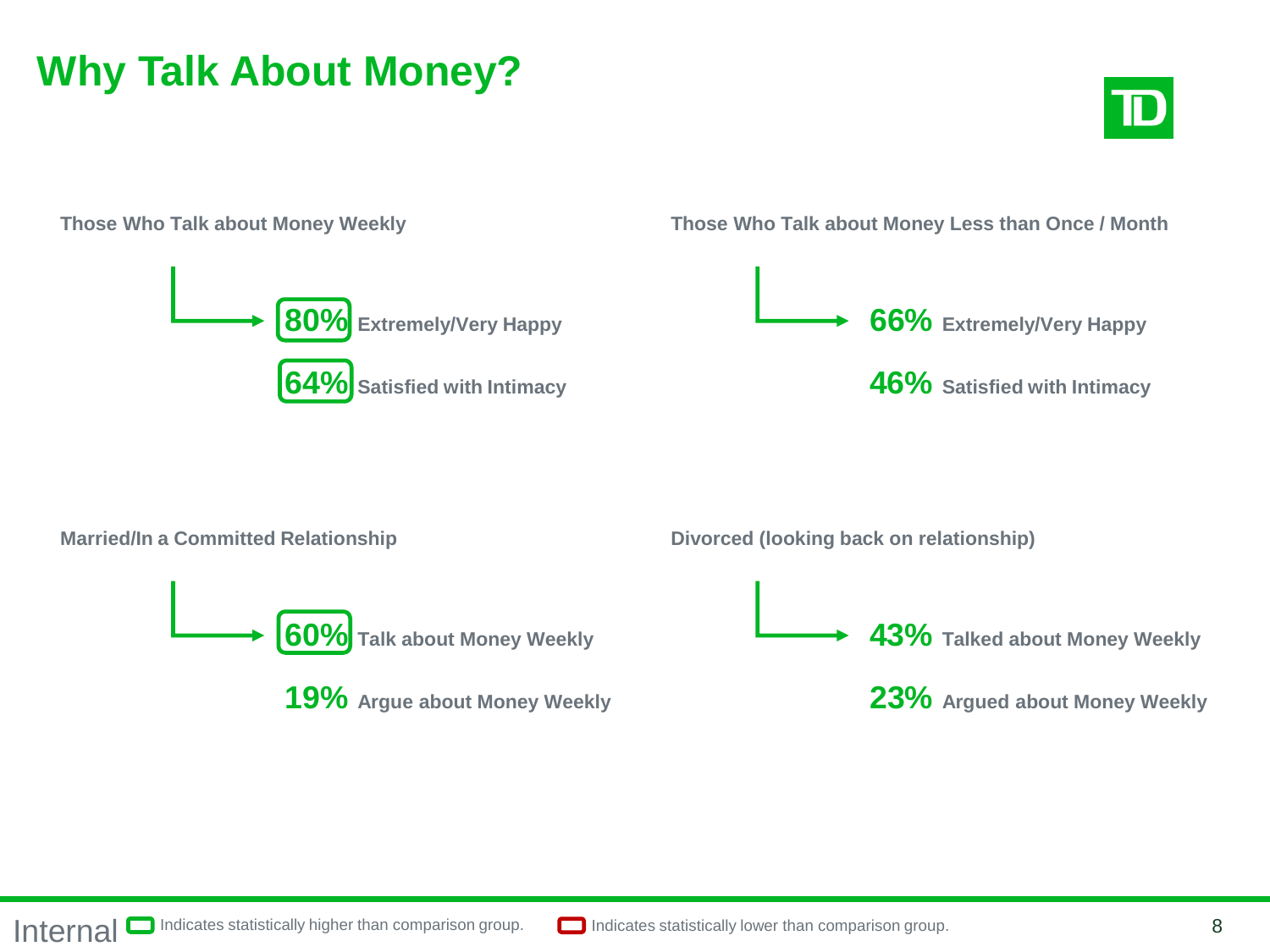### **Financial Outlook**



**Male Female 18-34 35-54 55+ NYC BOS Phila**

#### *Financial Success or True Love?*

• Roughly 6-in-10 believe it is harder to find "true love" over "financial success". Millennials (57%) are less likely than older Americans (63%) to think that true love is difficult to find.



#### *Greatest Financial Fears*

• Retirement is one of the greatest fears couples have related to money.

| Not being about to retire                          | 18%  | 16% | 20% | 16% | 22% | 15%          | 18% | 15% | 22% |
|----------------------------------------------------|------|-----|-----|-----|-----|--------------|-----|-----|-----|
| Not being able to provide for our family           | 14%  | 13% | 16% | 23% | 18% | $\sqrt{5\%}$ | 15% | 15% | 12% |
| Not being able to pay off debt                     | 12%  | 14% | 11% | 13% | 13% | 11%          | 12% | 10% | 17% |
| Being a victim of financial fraud/scams            | 12%  | 14% | 10% | 7%  | 9%  | 19%          | 12% | 13% | 9%  |
| Loss of employment                                 | 9%   | 9%  | 10% | 14% | 12% | 3%           | 8%  | 11% | 7%  |
| Losing our home or not being able to afford a home | 8%   | 8%  | 7%  | 12% | 7%  | 6%           | 8%  | 9%  | 4%  |
| Not being able to vacation/travel                  | l 6% | 6%  | 6%  | 7%  | 6%  | 6%           | 3%  | 5%  | 9%  |
| None of the above                                  | 20%  | 20% | 20% | 8%  | 12% | 35%          | 25% | 23% | 20% |

Q3C. Which is harder to find, financial success or true love?

Q12B.If you had to choose one, which of the following would you say is your biggest financial fear as a couple?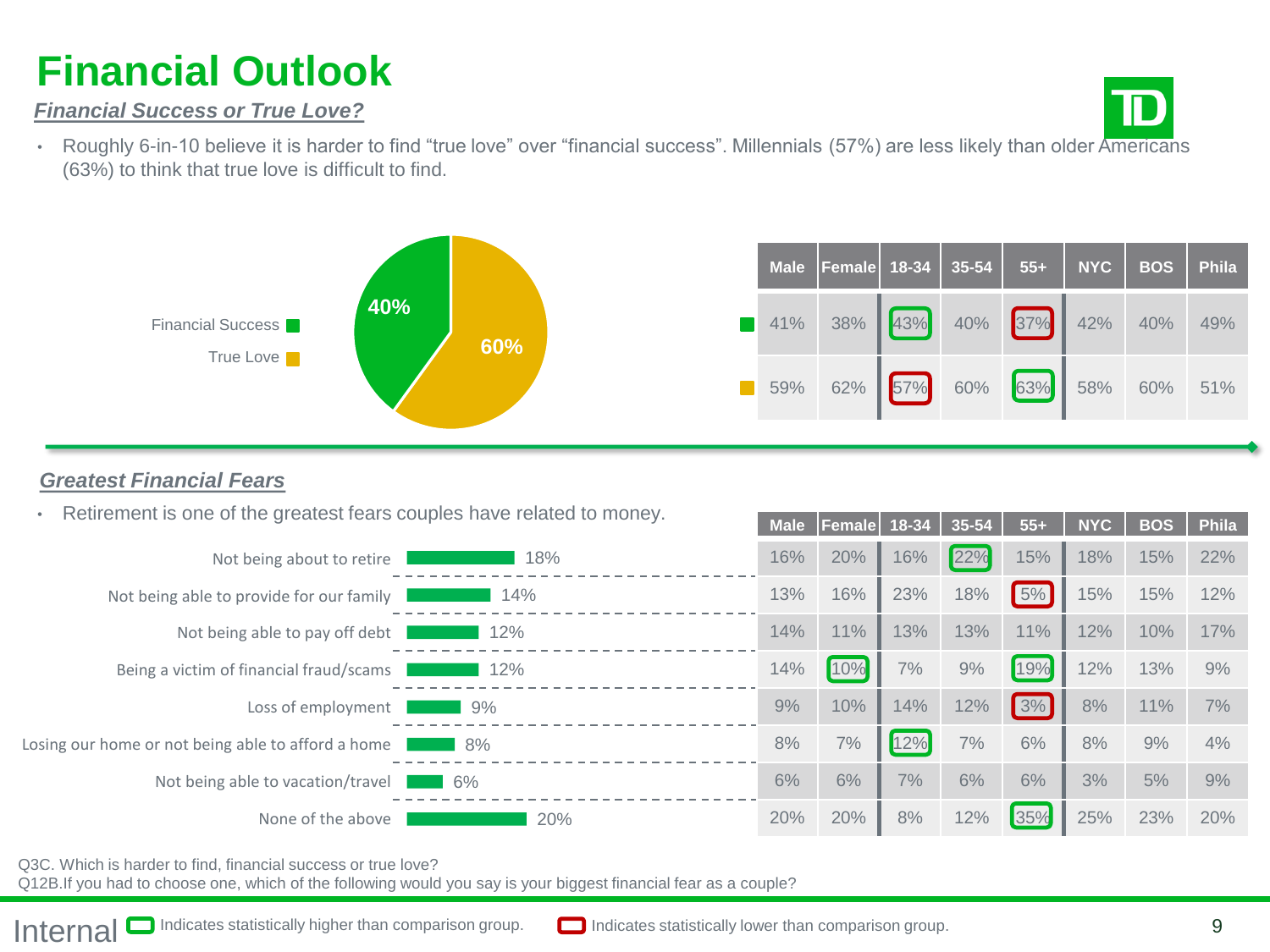### **Barriers & Milestones**

#### *Barriers to Meeting Goals*



• The top barriers to meeting financial goals is living paycheck to paycheck (34%). About 4-in-10 adults under the age of 55 feel frustrated with this and that it is preventing them from reaching their goals.



#### *Holding off on Milestones due to Finances*

• Buying a house (19%) tends to be the most common milestone that gets put on hold for financial reasons, particularly among millennials (42%). Millennials and New Yorkers are more likely to be holding off on key milestones due to financial insecurity.



Q13. As a couple, which of the financial frustrations below is preventing you or has prevented you from reaching your goals? Q14. What milestones, if any, are you holding off on until you feel financially ready?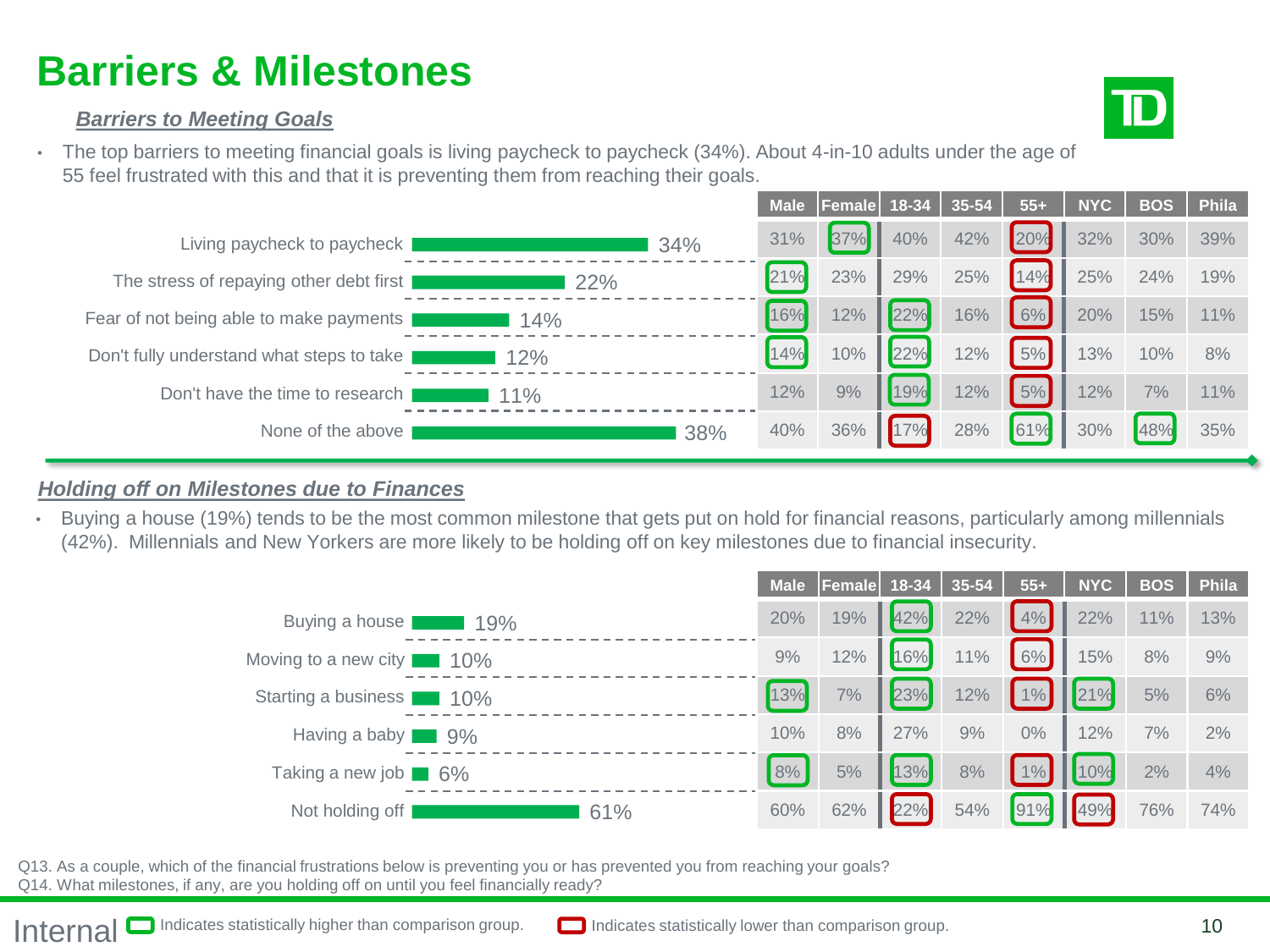### **Areas of Advice**

*Meet Financial Advisor*

• 3-in-10 meet with a financial advisor at least once per year (30%). Over half (55%) never met a financial advisor with their partner.

|                                                                                                                                            | $Yes \Box$<br>No: Only for major milestone<br>No: Never meet with advisor<br>We plan to next year $\blacksquare$ | 30%<br>11%<br>55%                     | <b>Male</b><br>39%<br>12%<br>46%        | Female 18-34<br>21%<br>10%<br>66% | 38%<br>15%<br>42%                             | 35-54<br>27%<br>12%<br>57% | $55+$<br>30%<br>8%<br>60%        | <b>NYC</b><br>42%<br>9%<br>48%        | <b>BOS</b><br>32%<br>12%<br>51%        | Phila<br>23%<br>9%<br>66%         |
|--------------------------------------------------------------------------------------------------------------------------------------------|------------------------------------------------------------------------------------------------------------------|---------------------------------------|-----------------------------------------|-----------------------------------|-----------------------------------------------|----------------------------|----------------------------------|---------------------------------------|----------------------------------------|-----------------------------------|
| <b>Types of Advice Most Needed</b>                                                                                                         |                                                                                                                  |                                       | 4%                                      | 3%                                | 5%                                            | 4%                         | 2%                               | $1\%$                                 | 4%                                     | 1%                                |
| Nearly a quarter (23%)<br>٠<br>state that they do not need<br>any financial advice,<br>particularly women (26%)<br>and older people (41%). | Investing<br>Paying off debt $\Box$<br>Saving <b>N</b>                                                           | 17%<br>17%<br>15%                     | <b>Male</b><br>19%<br>17%<br>15%<br>13% | 15%<br>18%<br>15%<br>12%          | Female 18-34 35-54<br>25%<br>18%<br>22%<br>8% | 16%<br>21%<br>17%<br>14%   | $55+$<br>14%<br>12%<br>9%<br>13% | <b>NYC</b><br>23%<br>14%<br>18%<br>9% | <b>BOS</b><br>17%<br>12%<br>12%<br>21% | Phila<br>20%<br>16%<br>14%<br>15% |
| People in Boston are most<br>likely to look for advice<br>around retirement (21%)                                                          | Retiring  <br>Budgeting <b>I</b><br>Buying a home<br>None, we don't need any advice                              | 12%<br>12%<br>$\rightarrow$ 70<br>23% | 14%<br>3%<br>20%                        | 10%<br>4%<br>26%                  | 13%<br>10%<br>5%                              | 13%<br>3%<br>16%           | 10%<br>$1\%$<br>41%              | 12%<br>4%<br>19%                      | 7%<br>4%<br>27%                        | 12%<br>2%<br>21%                  |

#### *Most Successful Areas of Financial Mgmt.*

|                                                       |                          |        |     | Male remaler 16-34 1 33-34 1 |     |     | DO T |     | ыж  | ar Phila |
|-------------------------------------------------------|--------------------------|--------|-----|------------------------------|-----|-----|------|-----|-----|----------|
| About 1-in 5 couples feel<br>most successful in their | Investing                | $10\%$ | 13% | $7\%$                        | 14% | 9%  | 8%   | 17% | 6%  | 10%      |
| abilities to budget (22%)                             | Paying off debt $\Box$   | 20%    | 20% | 20%                          | 20% | 18% | 21%  | 16% | 25% | 22%      |
| and to pay off debt (20%).                            | Saving                   | 17%    | 19% | 16%                          | 24% | 18% | 13%  | 18% | 11% | 13%      |
| Millennials are more likely                           | Retiring                 | 7%     | 8%  | 7%                           | 3%  | 3%  | 14%  | 6%  | 7%  | 9%       |
| to feel that they are                                 | Budgeting                | 22%    | 19% | 24%                          | 23% | 23% | 19%  | 23% | 20% | 22%      |
| successful in investing<br>than older couples.        | Buying a home            | 12%    | 11% | 13%                          | 10% | 13% | 12%  | 7%  | 19% | 13%      |
|                                                       | None of the above $\Box$ | 12%    | 11% | 13%                          | 7%  | 15% | 11%  | 11% | 11% | 11%      |

Q15. Do you and your partner meet with a financial advisor at least once a year?

Q11. Which financial topic do you need the most advice on as a couple?; Q12. Which of the following are you most successful at as a couple?

**Male Female 18-34 35-54 55+ NYC BOS Phila**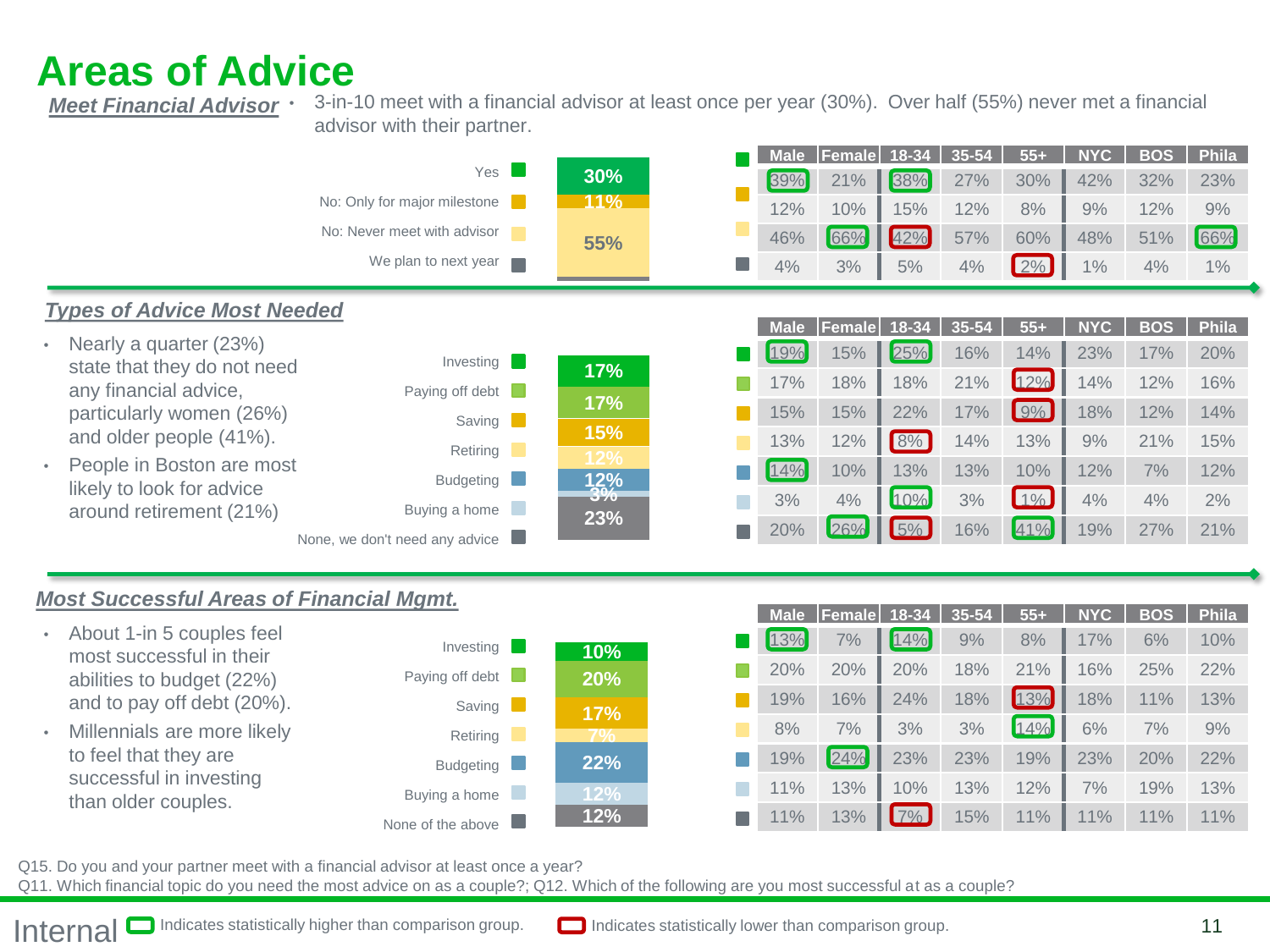### **Sharing Financials**

#### *Approach to Sharing Money*



- Half of respondents combine their money (55%). Only about 4-in-10 New Yorkers (43%) combine all their accounts, relative to 6-in-10 Bostonians (61%) and Philadelphians (58%).
- One-quarter of Millennial couples (25%) retain separate accounts for everything.



#### *Sharing Accounts*

- The most common time to merge accounts is after marriage (46%).
- 1-in-5 women (20%) claim that they and their partners always retain separate accounts.



| <b>Male</b> | $F$ emale 18-34 |            | $35-54$ | $55+$           | <b>NYC</b>           | <b>BOS</b> | <b>Phila</b> |
|-------------|-----------------|------------|---------|-----------------|----------------------|------------|--------------|
| 45%         | $48\%$          | 28%        | 39%     | 65%             | 34%                  | 47%        | 49%          |
| $\Box$ 15%  | 20%             |            |         | 13% 19% 18% 17% |                      | 20%        | 16%          |
| 17% 16%     |                 |            | 26% 19% | 8%              | $\frac{1}{21\%}$ 13% |            | 16%          |
| 11%         |                 | 6% 12% 12% |         | 2%              | 10% 11%              |            | 12%          |
| 10%         | 5%              | 16% 8%     |         | $\boxed{1\%}$   | 13%                  | 5%         | 3%           |
| 3%          | 4%              | 4%         | 2%      | 5%              | 7%                   | 4%         | 5%           |

Q20. Which statement below best reflects your current approach to sharing or merging your money with your significant other? Q23. When it comes to deciding when to first share some or all of your accounts, do you/did you and your partner decide to merge spending and accounts?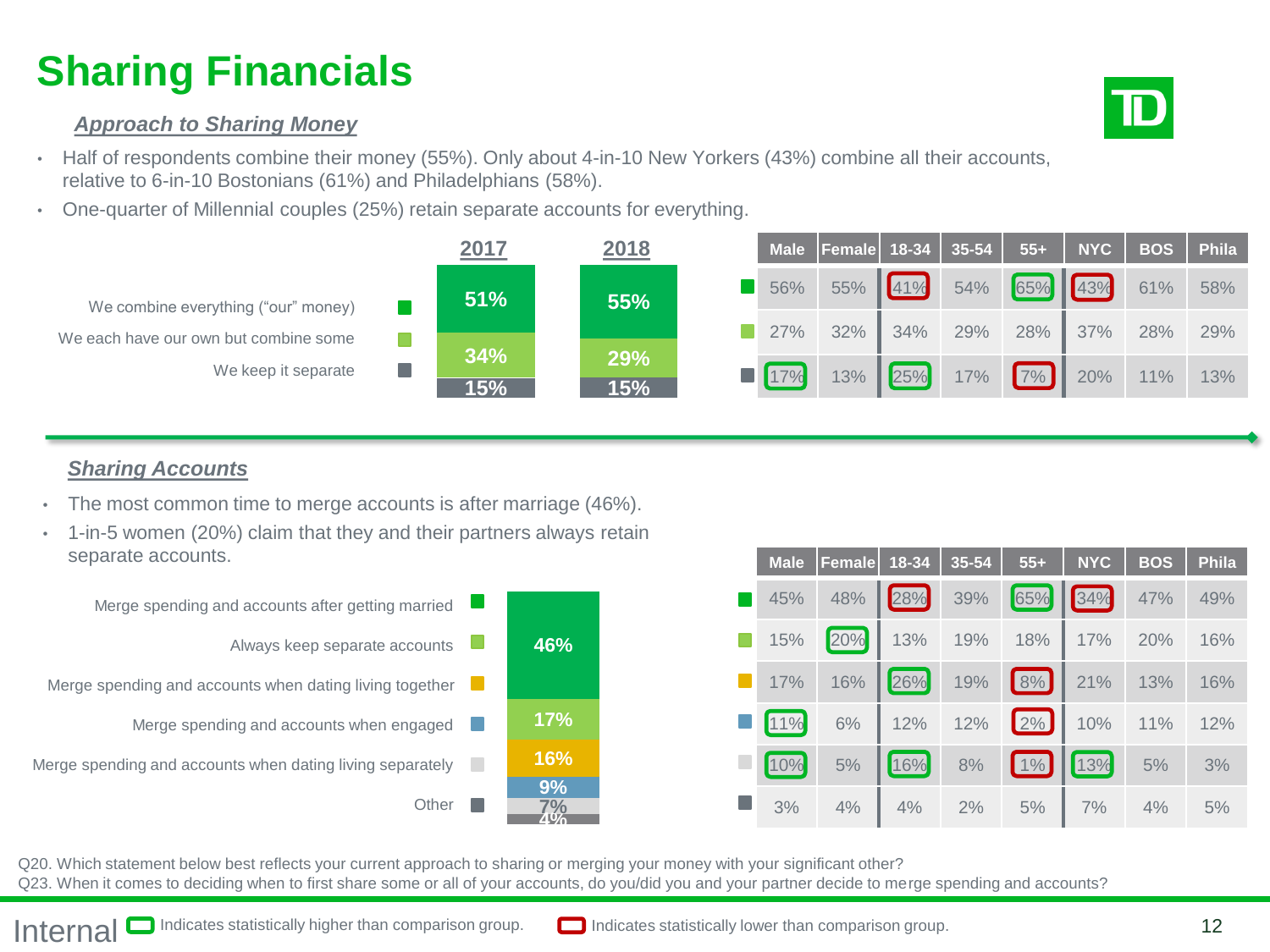### **Sharing Financials, cont'd**



#### *Sharing Bank Account*

• 6-in-10 have shared bank accounts (60%); this is more prevalent among older respondents (67%).



#### *Share Credit Card*

• Over half have one shared credit card (52%); again, this is more prevalent among older respondents (58%).

|                               | <u> 2017</u> | 2018 |                  | Male   Female   18-34   35-54 |     |     | $55 +$ | NYC |     | <b>BOS</b> Phila |
|-------------------------------|--------------|------|------------------|-------------------------------|-----|-----|--------|-----|-----|------------------|
| Shared credit card            | 46%          | 52%  | $\frac{1}{55\%}$ | 48%                           | 50% | 47% | 58%    | 45% | 56% | 59%              |
| Shared and personal           | $16\%$       | 17%  | 18%              | 16%                           | 18% | 18% | 16%    | 21% | 10% | 17%              |
| Only separate credits cards I | 39%          | 31%  | 26%              | 37%                           | 32% | 35% | $26\%$ | 33% | 34% | 25%              |

Q21. Do you and your partner share a bank account? Q22. Do you and your partner share a credit card?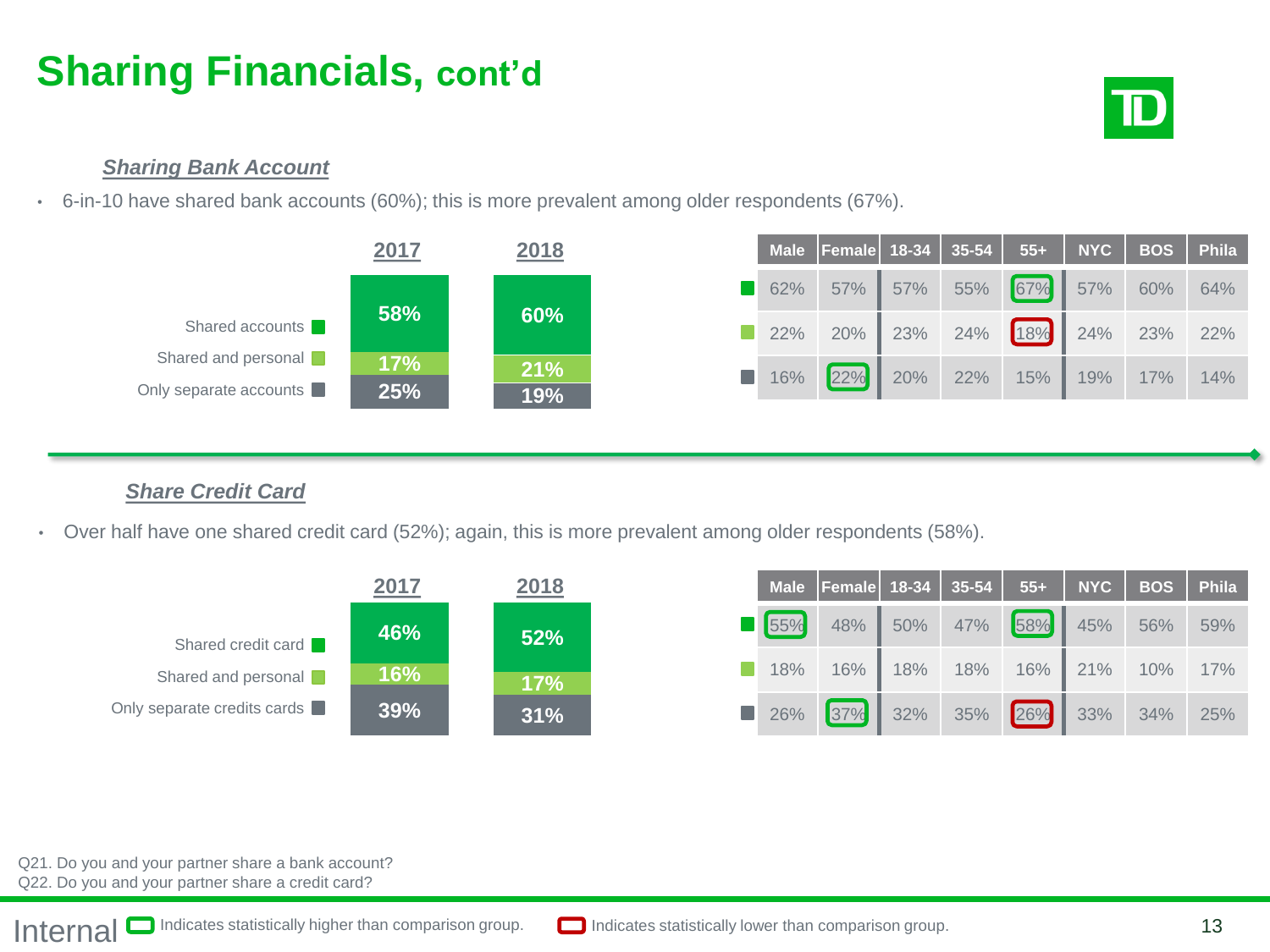# **Saving Together**

#### *Currently Saving For*



- Top reasons to save money are "just because" / as an emergency fund (42%), for vacation/ travel (33%), and for retirement (34%).
- Millennials are less likely to prepare for an emergency (37%) or retirement (23%), and are more likely to save for experiences like vacation/travel (47%).



Q25. What are you and your significant other currently saving for together?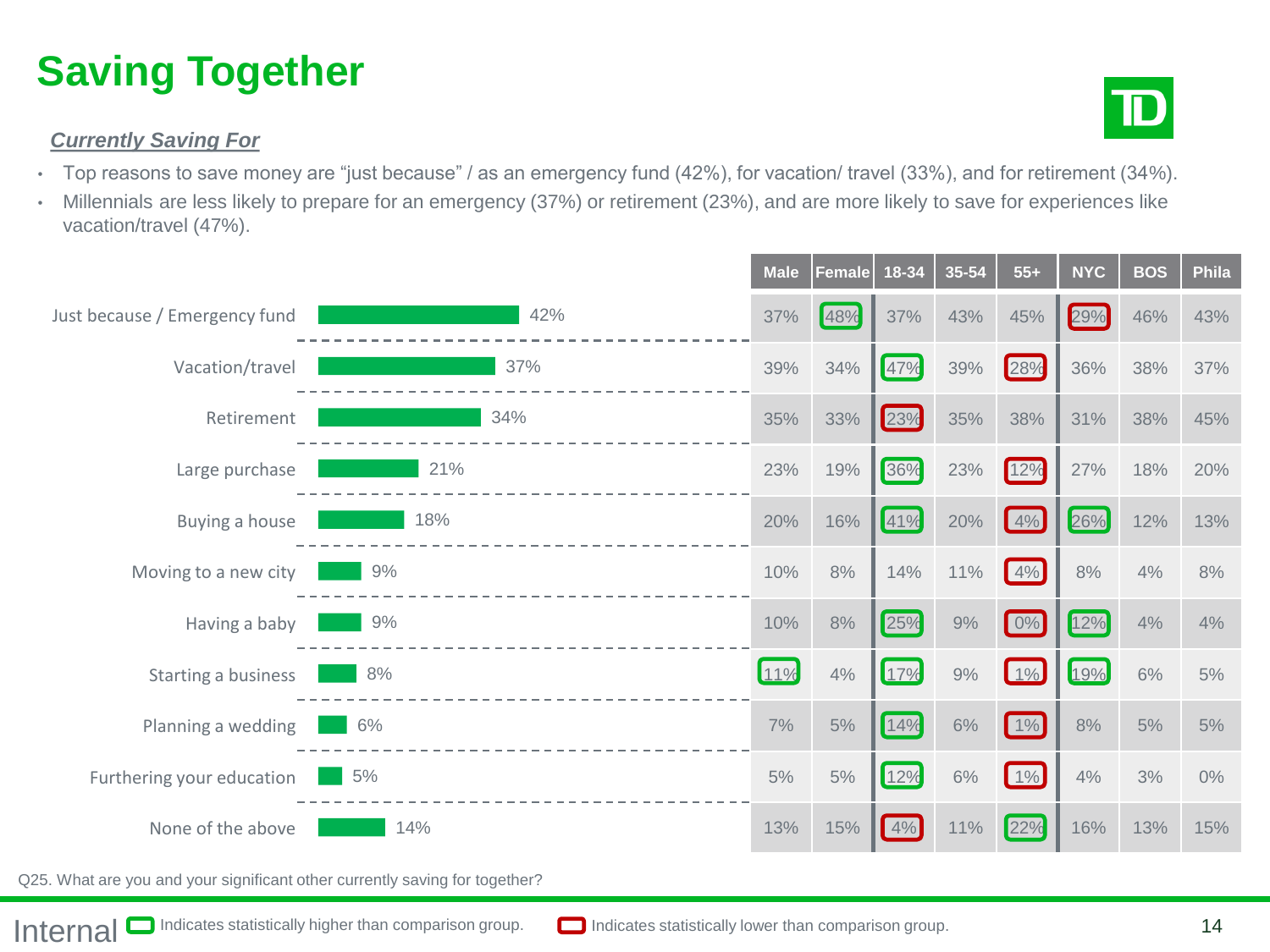### **Managing Bills** *Who Handles Bill Payments*



- About one-third (32%) of couples split bills. Men are more likely to claim that they handle/pay bills themselves (49%).
- Millennials are the most open to having their partner pay the bills (28%) or to splitting bills (35%).

|                                                         |     |     | Male  Female  18-34   35-54    55+    NYC |     |             |     |     |         | BOS   Phila |
|---------------------------------------------------------|-----|-----|-------------------------------------------|-----|-------------|-----|-----|---------|-------------|
| You pay/handle the bills $\blacksquare$                 | 46% | 49% |                                           |     | 42% 37% 44% | 52% | 44% | 41%     | 48%         |
| You and your partner split certain bills $\blacksquare$ | 32% | 28% | 36%                                       | 35% | 33%         | 28% | 29% | 34% 27% |             |
| Partner pays/handles the bills                          | 23% | 23% | 22%                                       | 28% | 23%         | 20% | 28% | 26%     | 24%         |

#### *Decision Maker – Everyday Shopping*

- About half of the respondents (49%) are the primary decision makers for everyday purchases, particularly women respondents (61%).
- Millennials are less likely to make decisions together (30%).

|                           |            |     | Male  Female  18-34   35-54   55+   NYC   BOS   Phila |     |     |                |         |     |     |
|---------------------------|------------|-----|-------------------------------------------------------|-----|-----|----------------|---------|-----|-----|
| Yourself <sup>1</sup>     | 49%        | 38% | 61%                                                   | 57% |     | $52\%$ 41% 52% |         | 53% | 49% |
| Decide together $\square$ |            | 45% | $34\%$                                                | 30% |     | 38% 48%        | 36% 35% |     | 39% |
| Your partner <b>T</b>     | 40%<br>11% | 17% | 5%                                                    | 14% | 10% | $11\%$         | 12%     | 11% | 12% |

#### *Decision Maker – Larger Purchases*

• 7-in-10 couples make decisions about large scale purchases together.



Q32. How do you handle the task of paying the bills for your living expenses?; Q32b. When it comes to every day shopping/purchases, who is the primary decision maker? Q32c. When it comes to large scale purchases, who is the primary decision maker?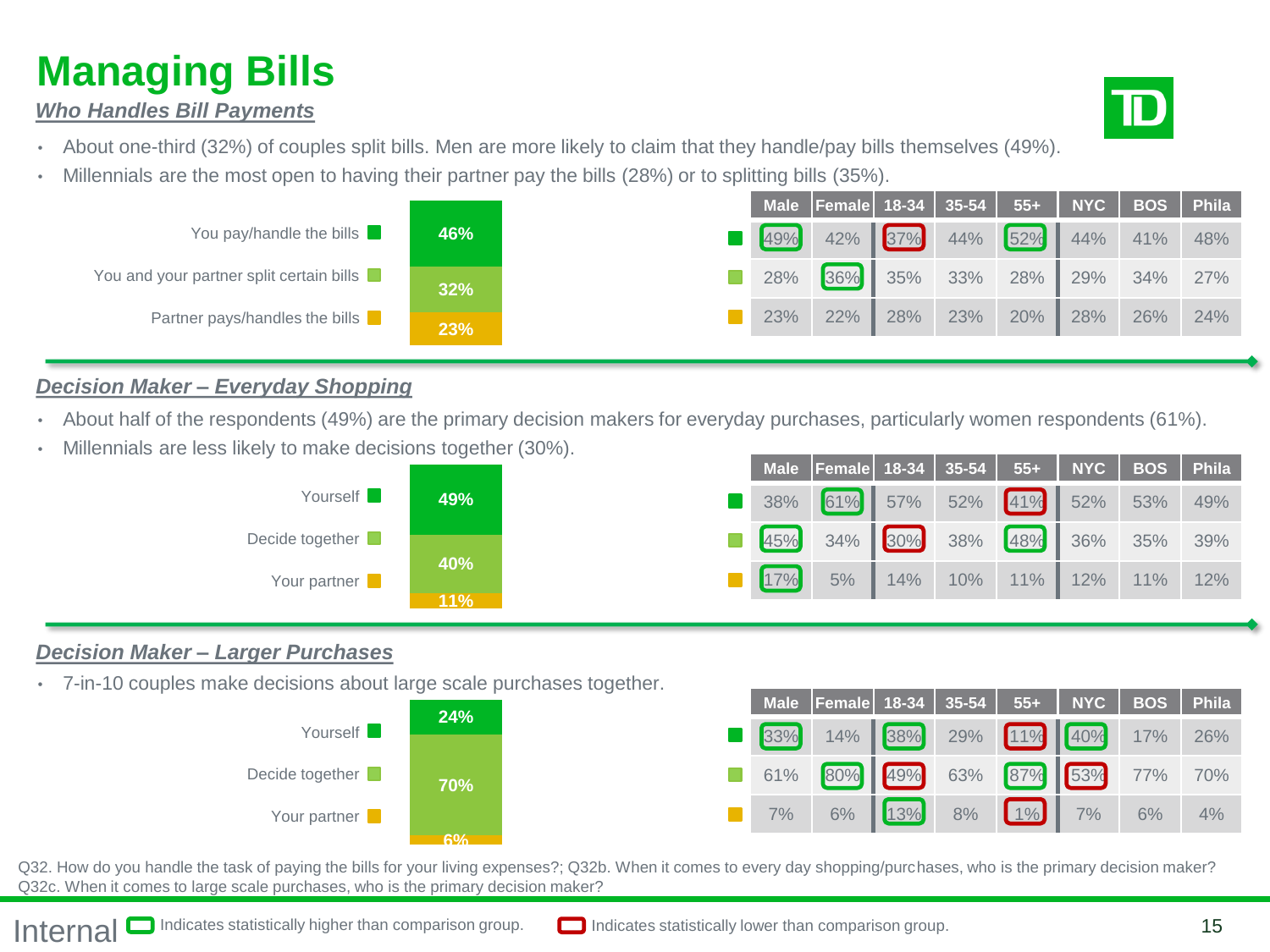### **Digital Dating Services**

Yes, Met On

Service

Digital Dating

*Met Significant Other On Digital Dating Service*

• 16% met their significant other on a digital dating service; not surprisingly, this is more common among the young (30%).

|         | Male Female 18-34 35-54 55+ NYC BOS Phila |  |  |     |
|---------|-------------------------------------------|--|--|-----|
| $:16\%$ | 19% 13% 30% 18% 7% 21% 13%                |  |  | 14% |

#### *Discussed Money on DDS*

• Almost 3-in-10 report talking about money (27%) before going out on their first date through a digital dating service.



|  | Male Female 18-34 35-54 55+ NYC BOS Phila |  |  |  |
|--|-------------------------------------------|--|--|--|
|  | 35% 16% 40% 26% 5% 39% 14% 23%            |  |  |  |
|  | 65% 84% 60% 74% 95% 61% 86% 77%           |  |  |  |

Q27. Did you meet your current significant other on a digital dating service such as Tinder, OKCupid, or Match.com? Q28. When using digital dating services like Tinder, OKCupid, or Match.com, have you ever discussed how much money either of you makes with a potential partner before meeting in person

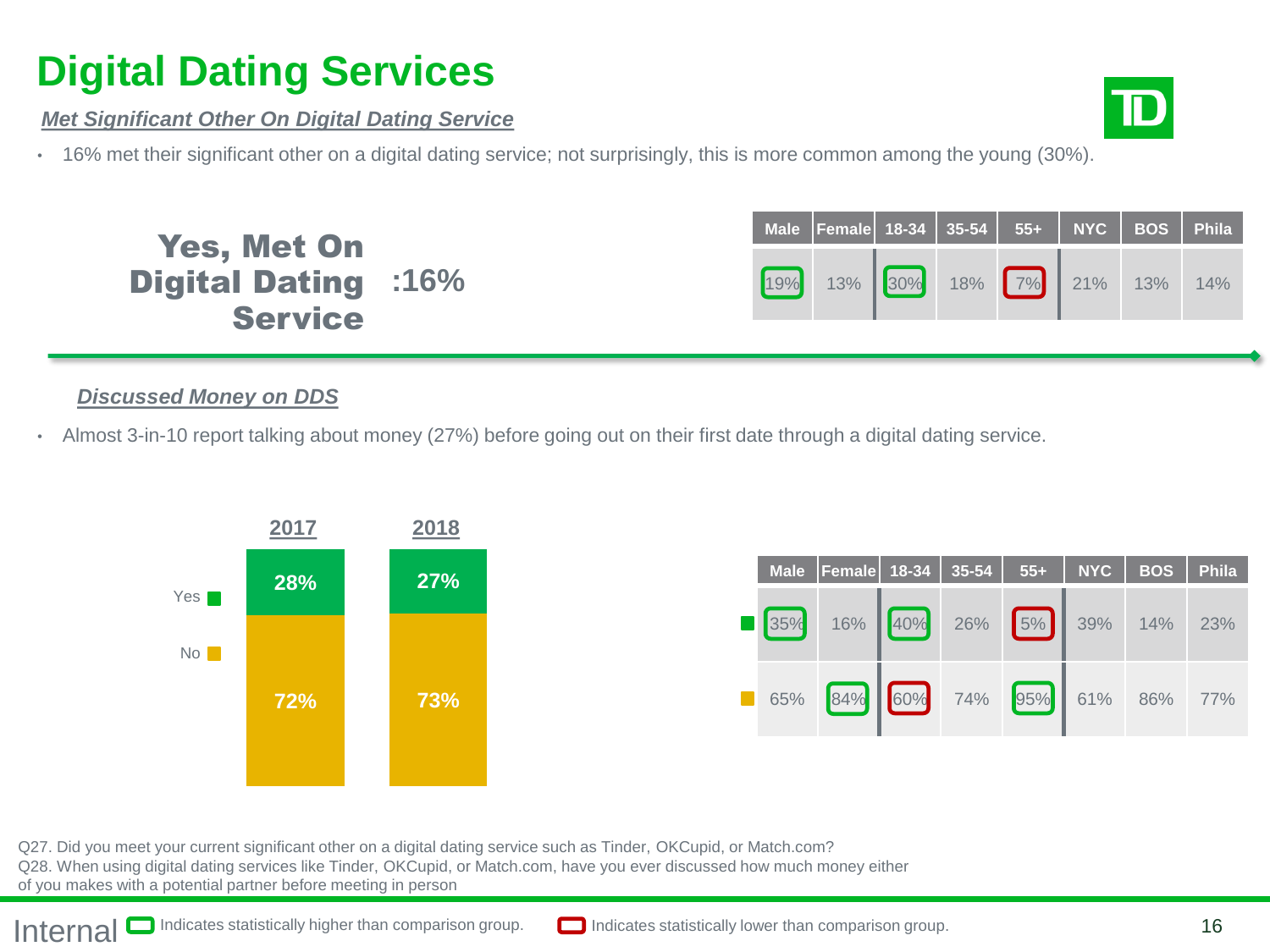### **Paying Bills**



#### *Paying on First Date*

• More than 8-in-10 men (84%) claim to pick up the bill on a first date while only 6% of women say the same.



#### *Paying while in Committed Relationship*

• Once in a committed relationship, over one-third of respondents (36%) claim to consistently pay for meals and drinks for their partner, particularly men (63%).



|            | Male Female 18-34 35-54 55+ NYC   BOS |             |                             |                 | Phila |
|------------|---------------------------------------|-------------|-----------------------------|-----------------|-------|
|            | 63% 8% 35% 33% 40% 48% 42% 34%        |             |                             |                 |       |
| $\Box$ 22% |                                       | 40% 34% 35% |                             | 24% 30% 26% 30% |       |
| $6\%$      |                                       |             | 28% 20% 15% 16% 12% 13% 19% |                 |       |
| $\Box$ 0%  |                                       |             | 6% 3% 3% 3% 1% 4%           |                 | 4%    |
| 9%         |                                       |             | 19% 7% 14% 17% 9% 15% 13%   |                 |       |

Q28B. How did you typically pay the bill when on a first date?

Q28C. How do you typically pay the bills now that you are in a committed relationship?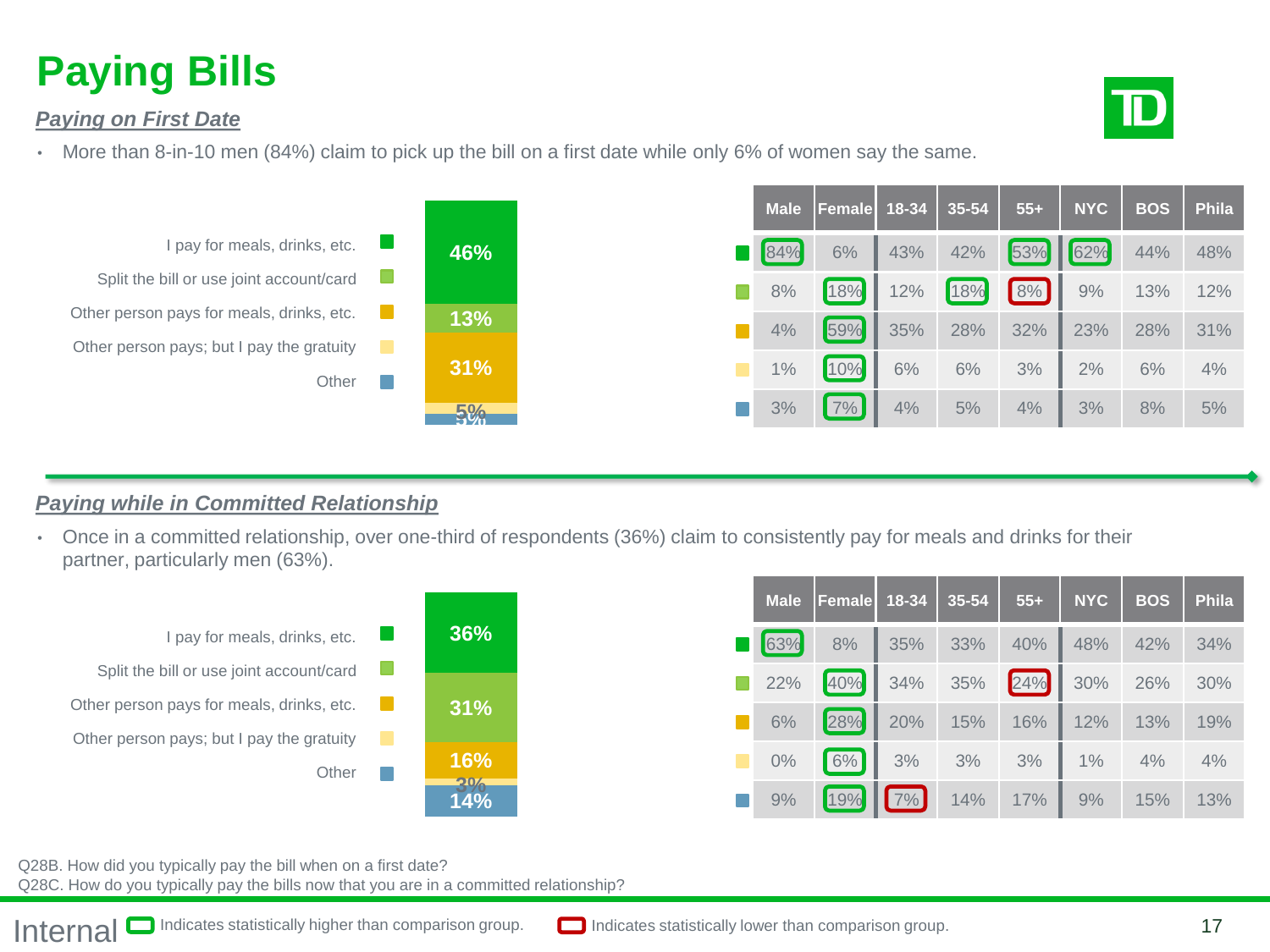### **Wedding Finances** *Financial Risks in Wedding*



• Top financial risks to take for weddings include going over budget (18%), asking parents to chip in (16%), and dipping into an emergency fund (14%). **Male Female 18-34 35-54 55+ NYC BOS Phila**



#### *Who Should Pay For Wedding*

• The majority believe that the cost of a weddings should be spread out among both the couple and their families (51%).

#### *Wedding Spend*

Q29. What financial risks are OK to take when planning a wedding? \$16,508 \$9,813 \$21,164 \$15,727 \$6,661 \$20,583 \$12,639 \$11,636 • 7-in-10 couples spent less than \$15,000 on their wedding, with the average wedding cost being \$13,383. **Male Female 18-34 35-54 55+ NYC BOS Phila** 6% 1% 7% 5% 1% 9% 1% 0% 4% 1% 5% 3% 1% 5% 2% 2% 7% 3% 10% 7% 1% 5% 3% 5% 9% 5% 14% 8% 2% 14% 12% 7% 12% 10% 18% 14% 4% 19% 13% 13% 20% 23% 21% 23% 19% 21% 28% 29% 42% 57% 24% 40% 72% 27% 41% 44% \$55,000 or more \$45,000-\$55,000 \$35,000-\$45,000 \$25,000-\$35,000 \$15,000-\$25,000 \$5,000-\$15,000 Less than \$5,000 **Average 49% 21% 11% 7%5%3% \$13,383 Average:**

Q30. Who should pay for a wedding? ; Q30b. How much did you spend on your wedding?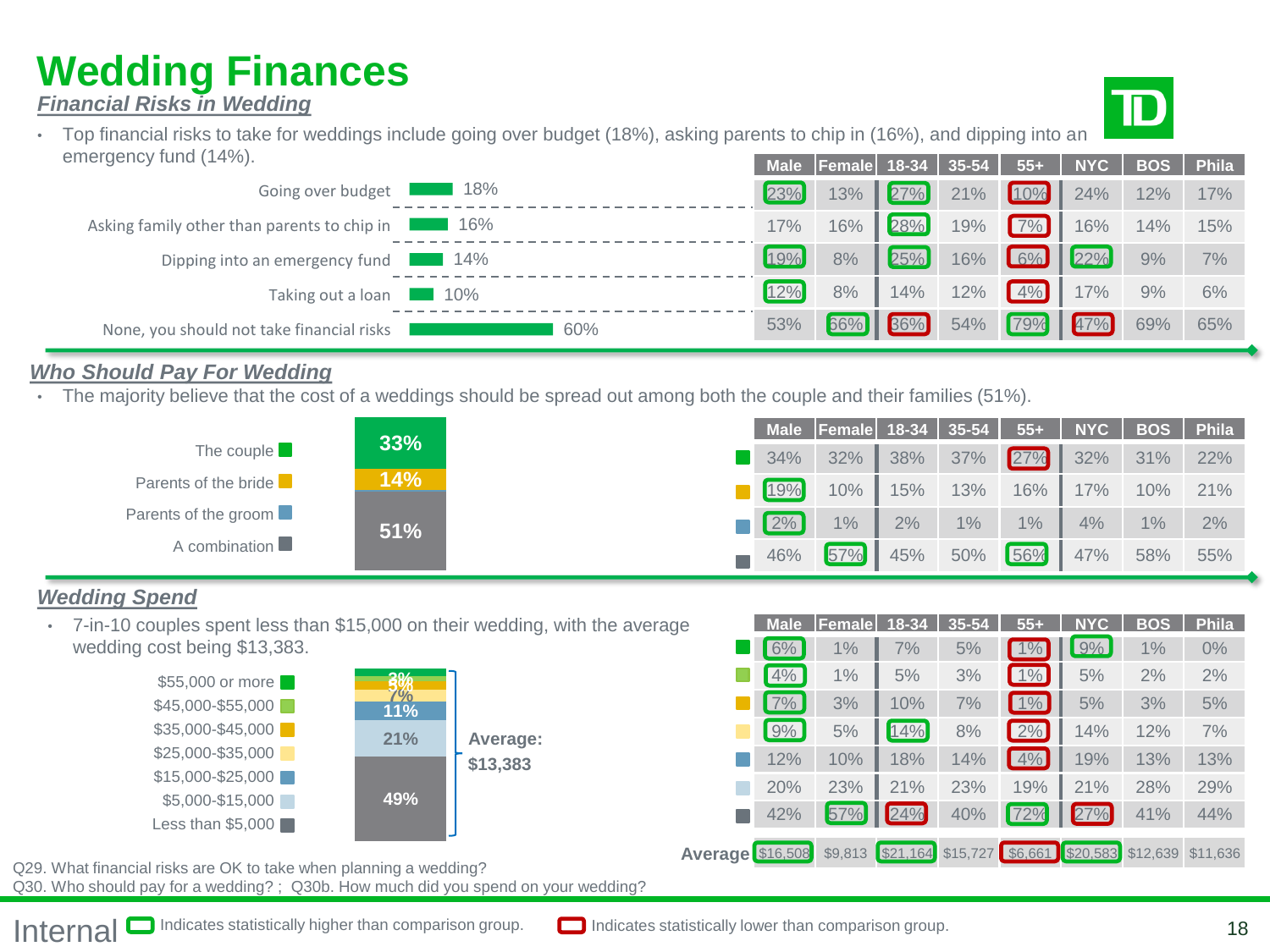# **Wedding Finances, cont'd**

#### *Spend on Engagement Ring*



• Average engagement ring spend is \$2,841, up from \$2,016 last year. New Yorkers tend to spend significantly more, with an average spend of \$3,303.



#### *Use of Wedding Gift Funds*

• Nearly 3-in-10 couples (28%) put the money from their wedding into savings, especially older couples.

|                                      |     |     | Male Female 18-34 35-54 |     |     | $55+$ | <b>NYC</b> | <b>BOS</b> | Phila |
|--------------------------------------|-----|-----|-------------------------|-----|-----|-------|------------|------------|-------|
| Put in savings                       | 28% | 29% | 27%                     | 21% | 27% | 33%   | 28%        | 42%        | 38%   |
| Spend on vacation/honeymoon          | 27% | 29% | 25%                     | 31% | 30% | 21%   | 34%        | 18%        | 20%   |
| Use towards purchase of a home       | 14% | 16% | 13%                     | 18% | 16% | 11%   | 16%        | 18%        | 18%   |
| Spend on gifts, personal items, etc. | 10% | 11% | 10%                     | 15% | 9%  | 9%    | 8%         | 6%         | 4%    |
| Paid off debt                        | 9%  | 8%  | 9%                      | 7%  | 10% | 7%    | 8%         | 11%        | 9%    |
| Other                                | 12% | 8%  | 17%                     | 8%  | 8%  | 19%   | 7%         | 4%         | 10%   |

Q31. How much should be spent on an engagement ring? Q31b. What did you and your spouse do with the money from your wedding?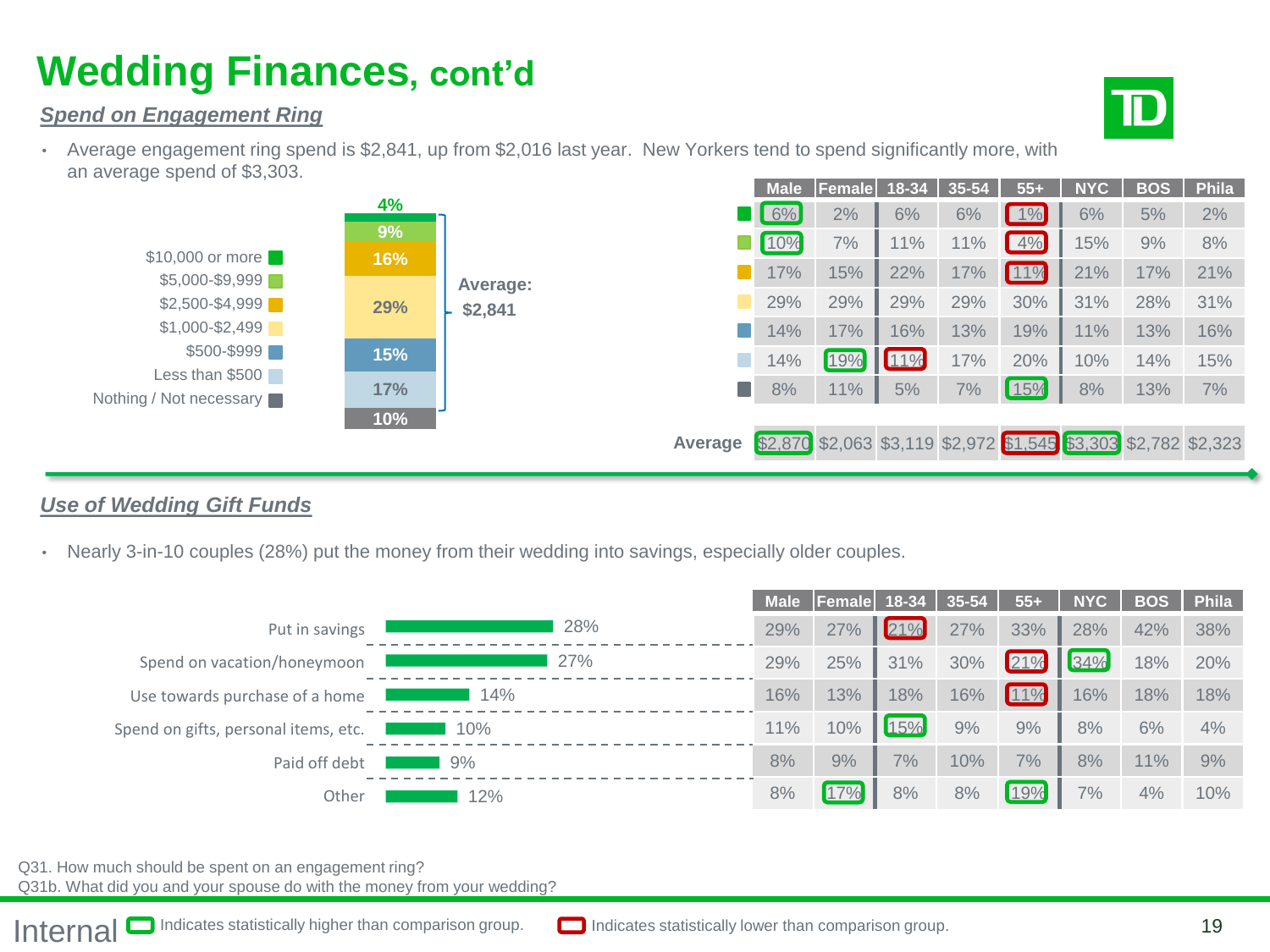# **Special Occasion Spending**



#### *Spend on Significant Other*

• Spending on significant other is highest for anniversaries (\$160), followed by birthdays (\$133), and Mother's Day (\$133). Average spend is higher among males, younger respondents, and New Yorkers.



#### *Spend on Friends and Family*

• Spending on friends and family is highest on birthdays (\$89), followed by Mother's Day (\$71).



Q33. Thinking about special occasions, how much do you typically spend on your significant other?

Q34. Thinking about special occasions, how much do you typically spend on friends/family other than your significant other?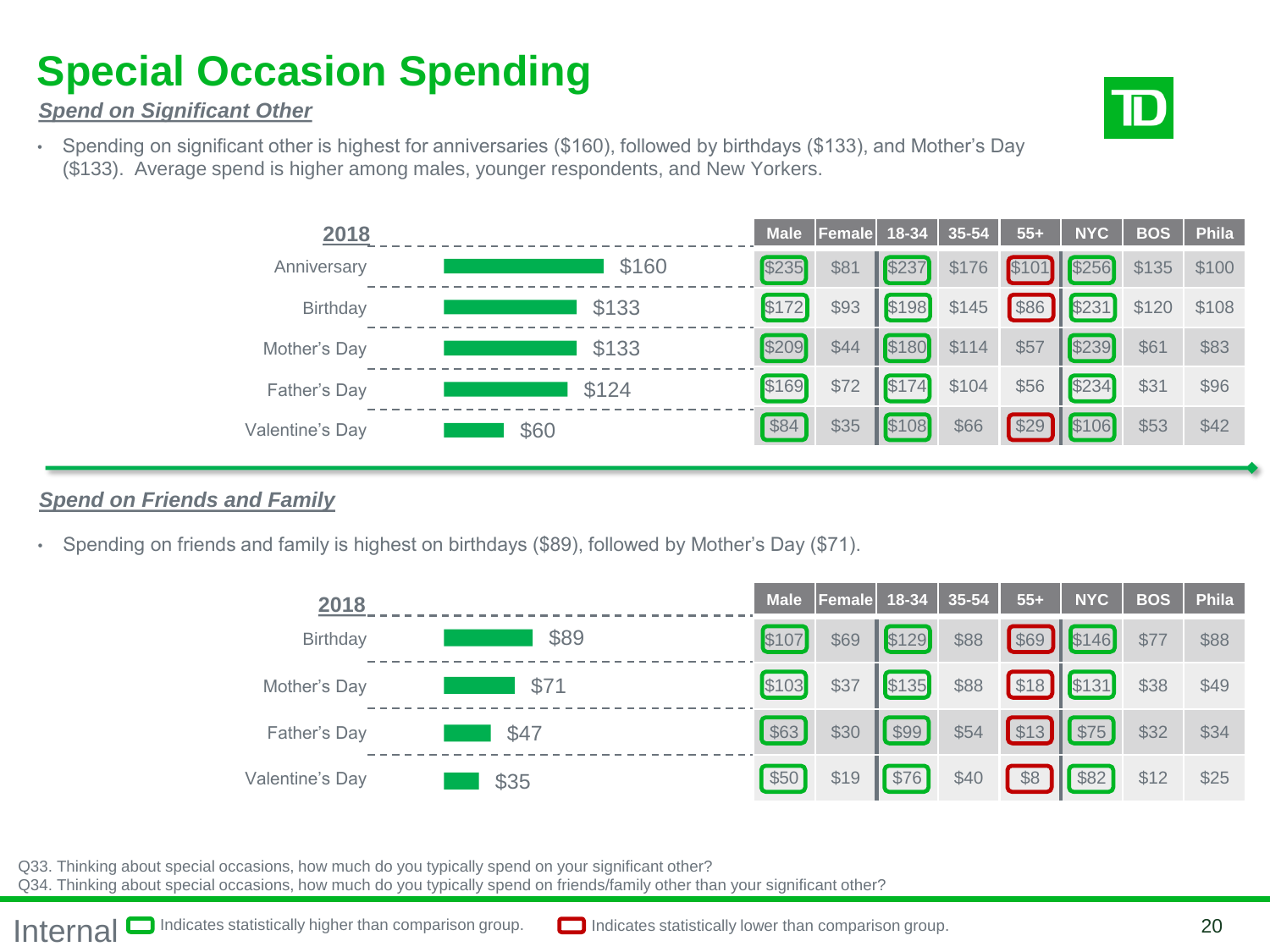### **Money Mistakes**

#### *Biggest Mistake Made while in Relationship*



- 5-in-10 respondents feel that they have not made any mistakes related to money in their relationships. This is especially true of couples over 55-years-old (65%) and Boston residents (59%).
- The most common mistake is to wait too long to talk about money (18%).



Q39. Which of the below is the biggest money mistake you have made in a relationship?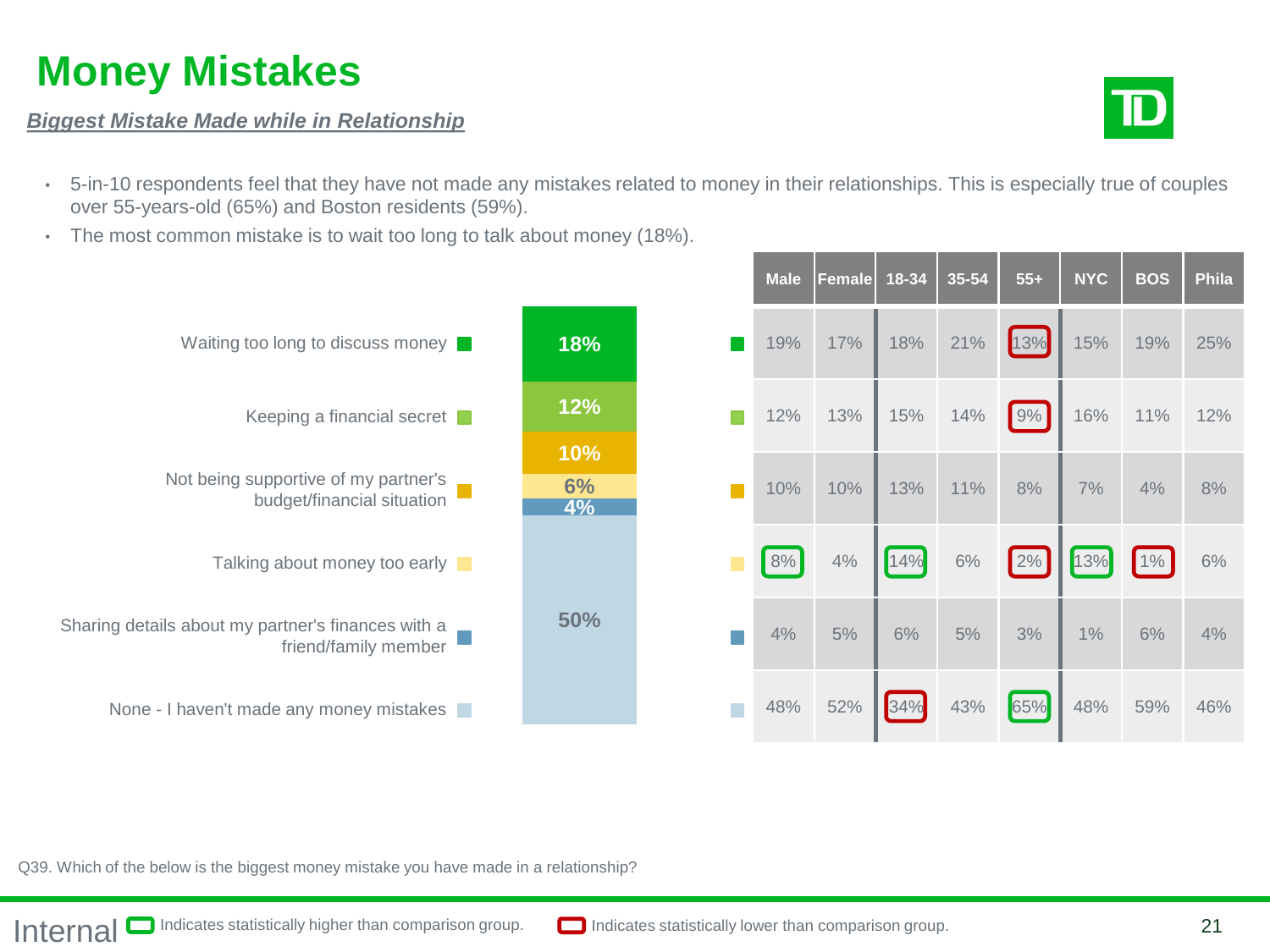### **Financial Secrets**



#### *Keeping Secret*

• 12% report keeping a secret from their significant other, with more males (15%), millennials (24%), and New Yorkers (22%) keeping secrets overall.



#### *Biggest Financial Secret*

• The top relationship secret is credit card debt (18%), which is true for about one-quarter (24%) of millennials.



| <b>Male</b> | <b>Female</b> | 18-34 | 35-54 | $55+$                            | <b>NYC</b> | <b>BOS</b> | <b>Phila</b> |
|-------------|---------------|-------|-------|----------------------------------|------------|------------|--------------|
| 19%         | 18%           | 24%   | 21%   | 12%                              | 22%        | 12%        | 23%          |
| 9%          | $5\%$         | 9%    | $8%$  | 4%                               | 11%        | 7%         | 8%           |
| 5%          | 7%            | 10%   | 7%    | $\left\lfloor 2\% \right\rfloor$ | 5%         | 3%         | 4%           |
| 5%          | 5%            | 13%   | 6%    | 1%                               | 6%         | 1%         | 3%           |
| $8\%$       | 3%            | 7%    | 7%    | $ 2\% $                          | 6%         | 4%         | 3%           |
| 3%          | $1\%$         | 1%    | 2%    | 2%                               | 4%         | 2%         | 1%           |
| 2%          | 1%            | 2%    | 2%    | 0%                               | 3%         | 1%         | 3%           |
| 51%         | 60%           | 34%   | 48%   | 76%                              | 42%        | 70%        | 55%          |

Q40. Are you currently keeping a financial secret from your partner? Q41. What is your biggest financial secret (we won't tell anyone)?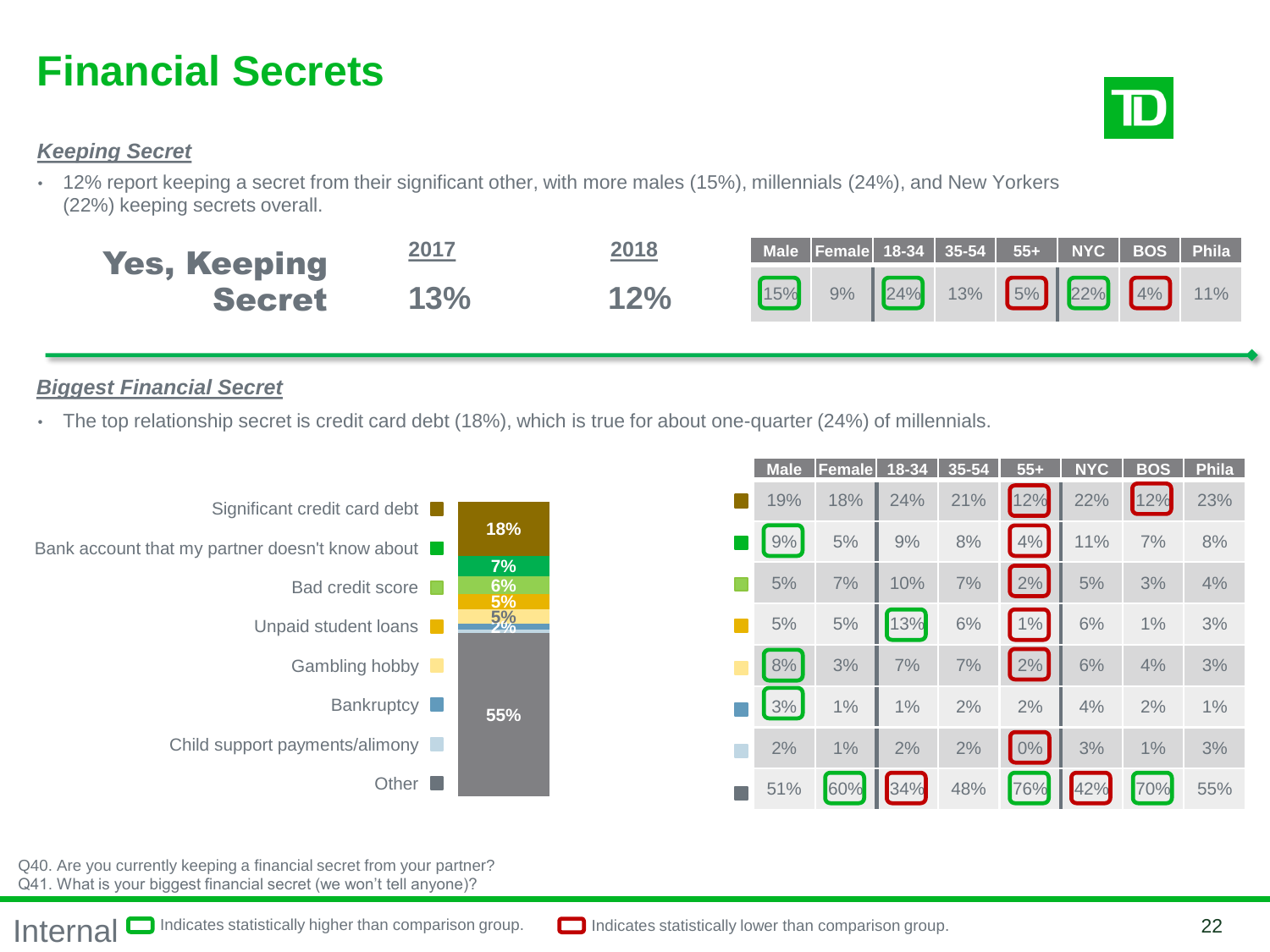### **Financial Secrets, cont'd**



#### *Break up over Secret*

• 13% would break up with their significant other over a relationship secret, with millennials (23%) more likely to break up.



#### *Plan to Tell Secret*

• Of those who are keeping a secret, two-thirds (66%) plan never to tell their secret. Older couples are more likely keep their secret to themselves (87%) at this point.



Q42. When do you plan to tell your partner about your financial secret?

Q43. Would you consider breaking up with your partner if you discovered a financial secret such as hidden debt or a bad credit score?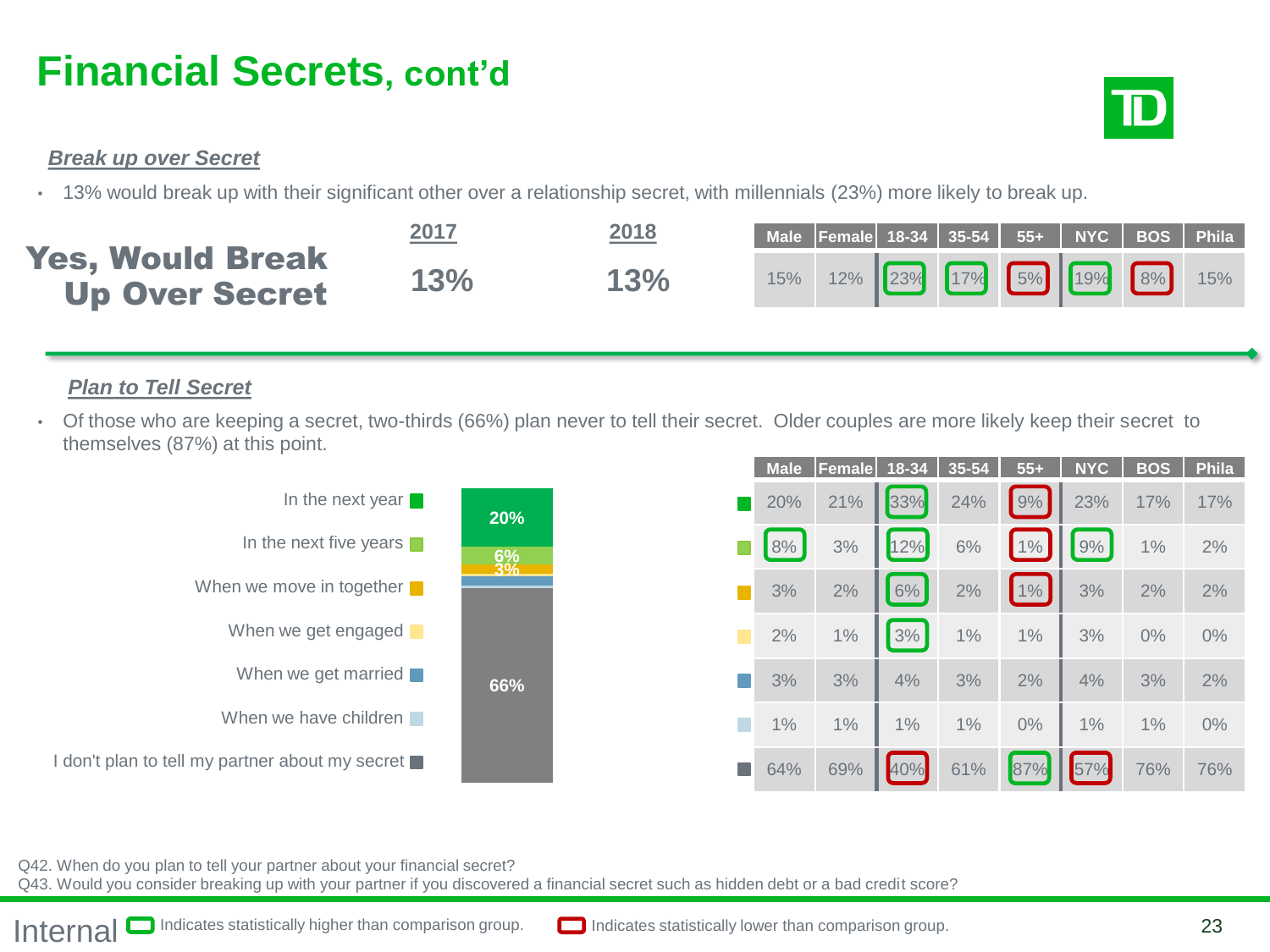

# **Detailed Findings**

Divorced Respondents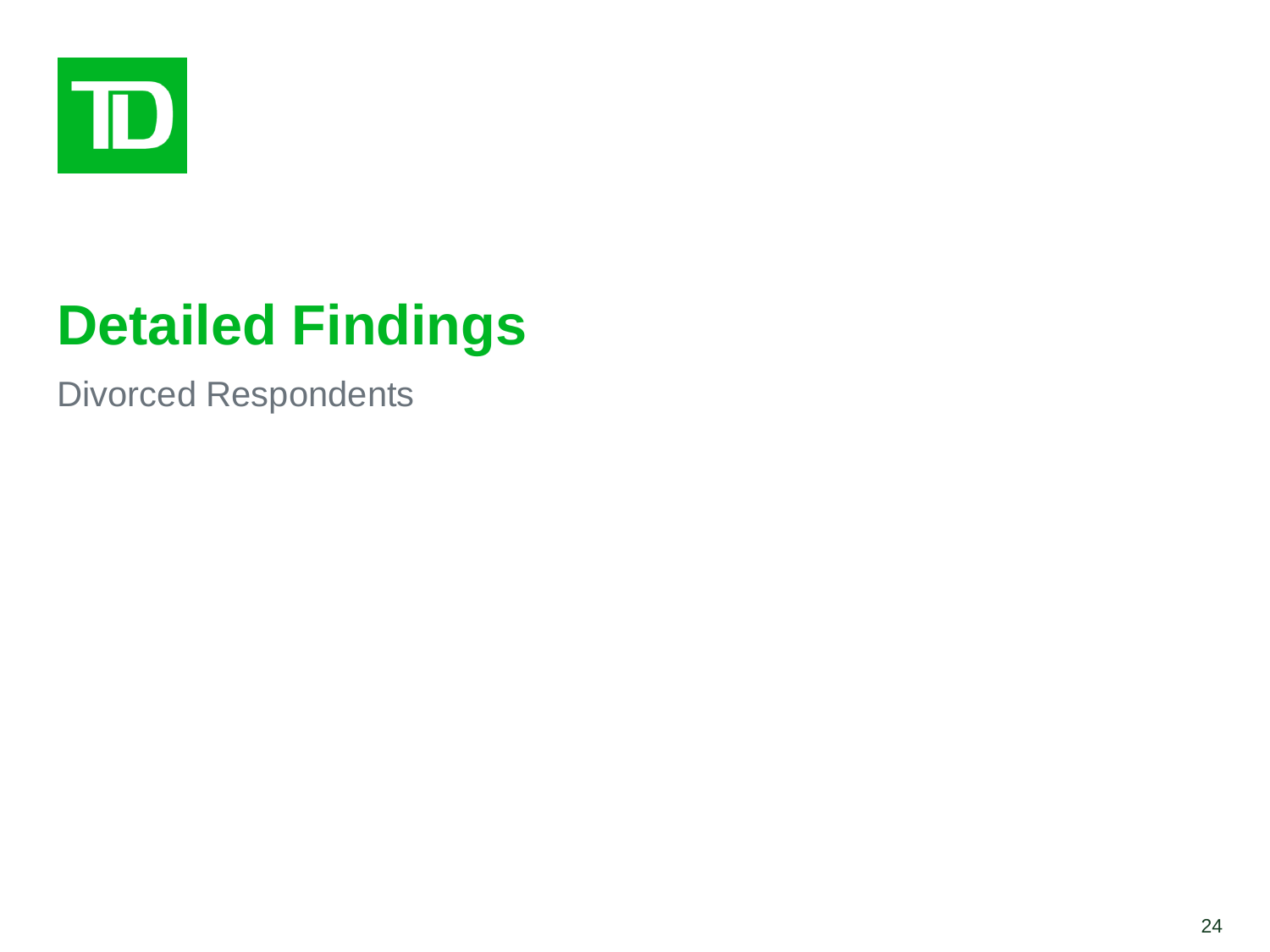### **Finances and Divorce**

#### *Financial Wellness after Divorce*

• 4-in-10 divorced respondents (42%) feel that they are better off financially after their divorce. This is similar across gender.



#### *Cost of Divorce*

• About one-third (32%) of divorced respondents were unsure what their divorce would cost them.



#### *Reason for Divorce*

• Less than 1-in-10 divorced respondents (9%) attributed their divorce to financial hardships or strain.



Q44. Post-divorce, do you consider yourself financially better or worse off?; Q45. What do you consider the biggest factor in the decision to file for divorce? Q46. Looking back, would you say your divorce cost you…;

### Internal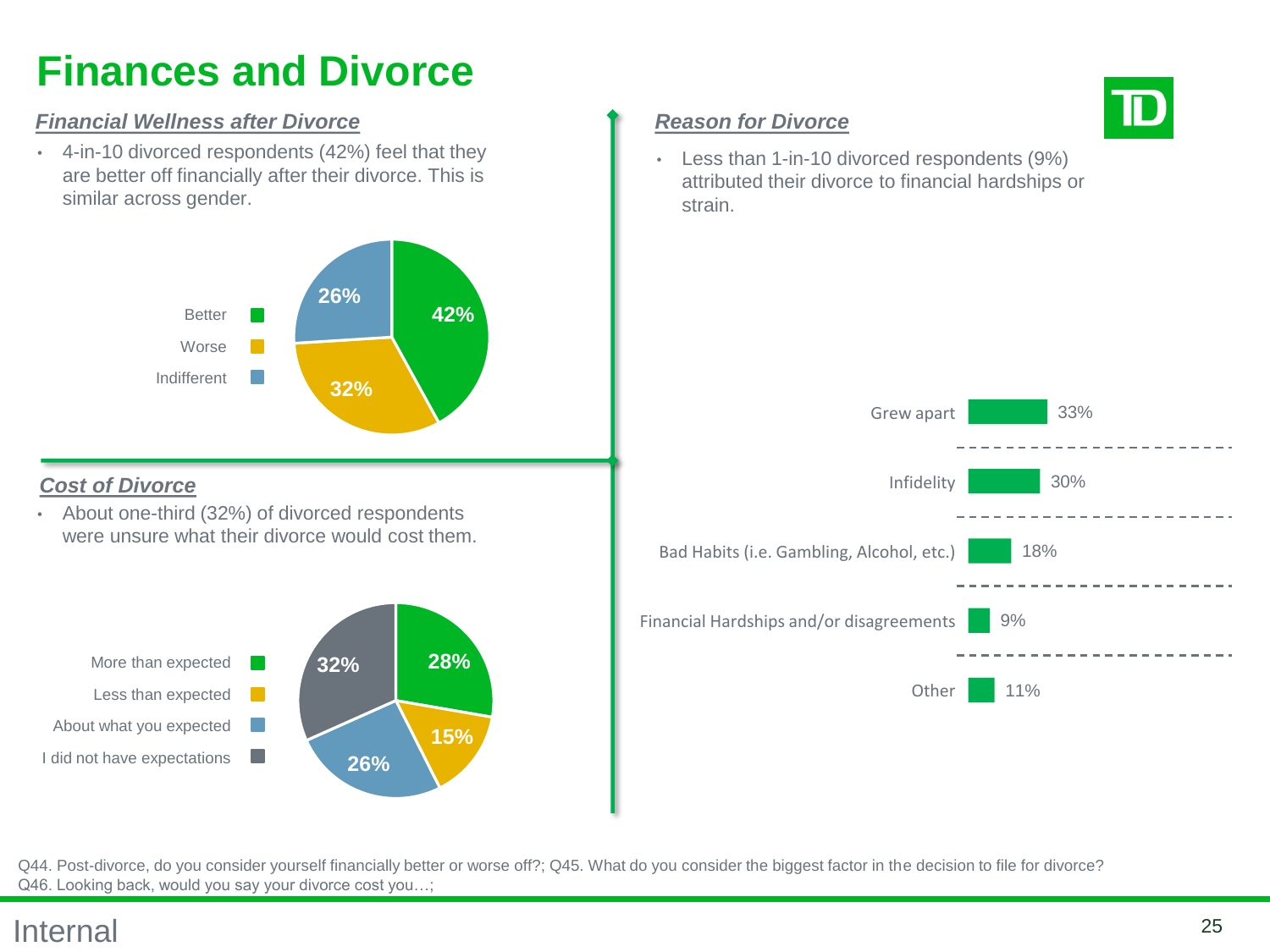# **Talking About Money**

#### *Conversations about Money while Married*

• 4-in-10 divorced couples (42%) discussed money weekly while they were married.



#### *Arguments about Money while Married*

• 4-in-10 divorced couples (44%) argued about money at least monthly while they were married.



**Weekly: 23% Monthly: 44%**

Q48. How often did you talk about money with your significant other? Q49. How often did you argue about money with your significant other?

### Internal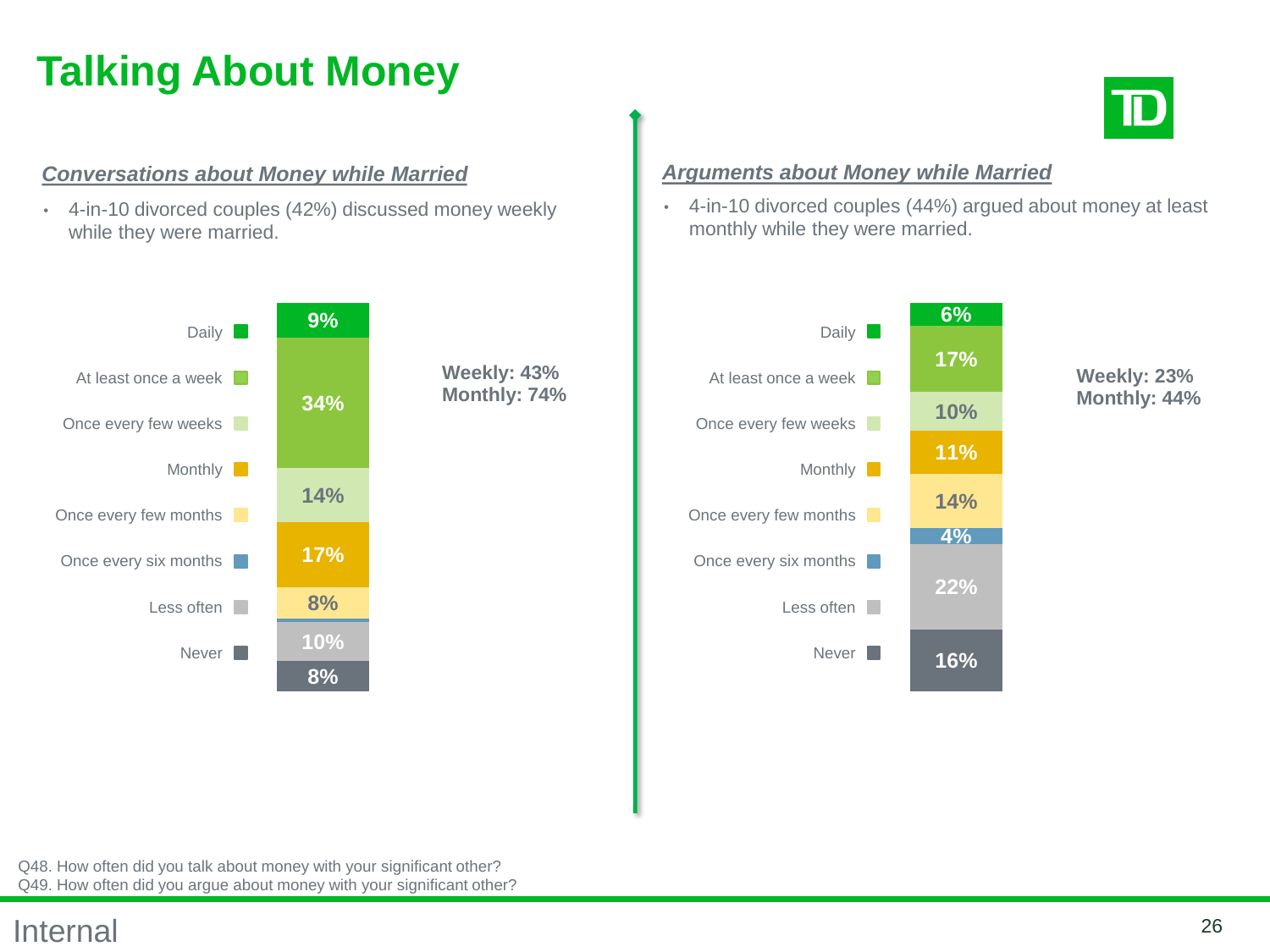### **Secrets in Marriage**

#### *Secrets Kept by You During Marriage*

• Divorced couples kept a large variety of secrets while they were married, most commonly flirting or having inappropriate conversations/relationships.





#### *Secrets (your believe) Kept by Your Partner During Marriage*

• Over one-third of divorced respondents (39%) believe that their expartner was keeping an extramarital affair a secret (equally among men and women).



Q47. During your marriage, did **you** have any of the following habits that you kept secret? Q47a. During your marriage, did **your partner** have any of the following habits that they kept secret?

### Internal